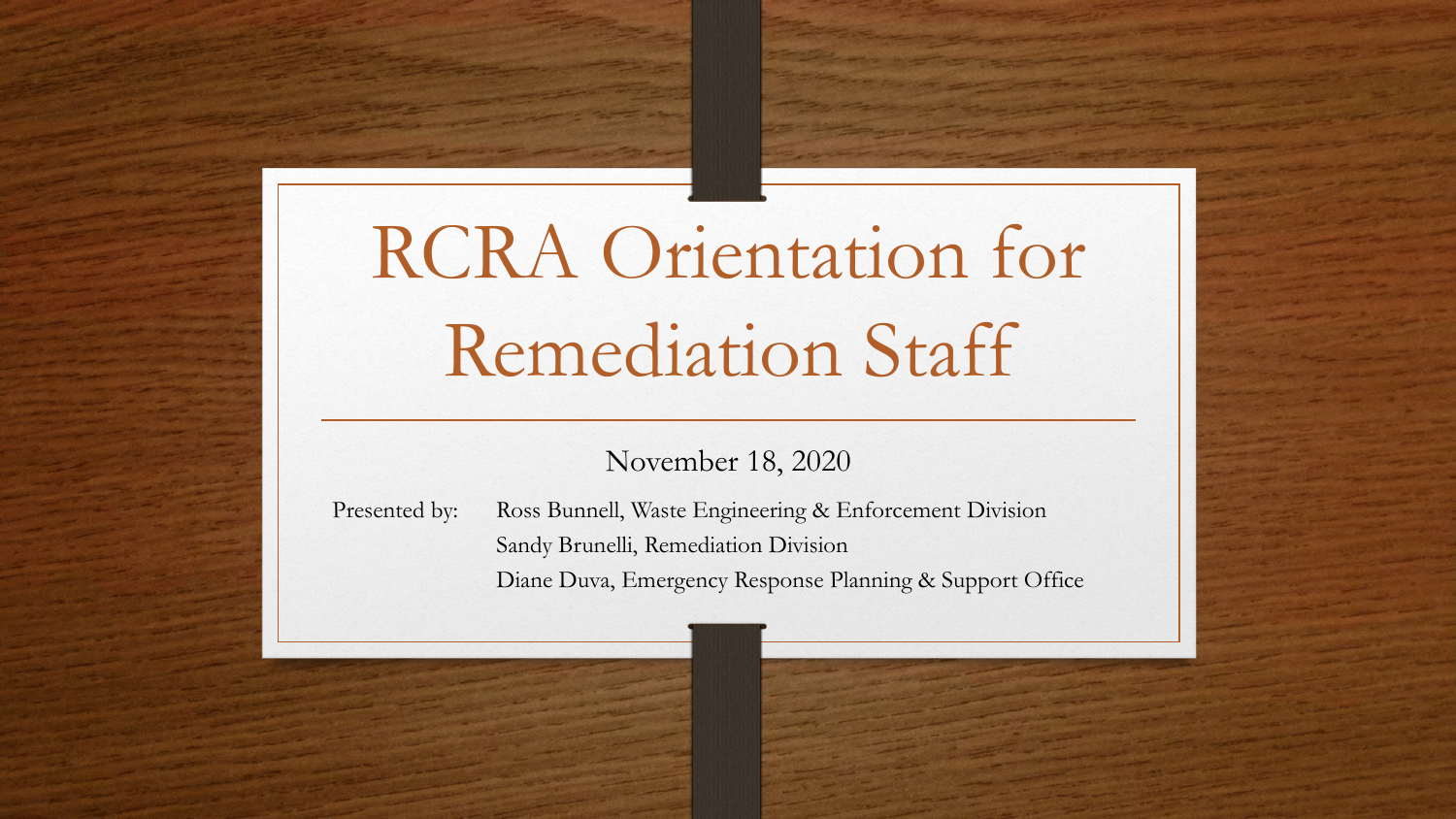## Part I Introduction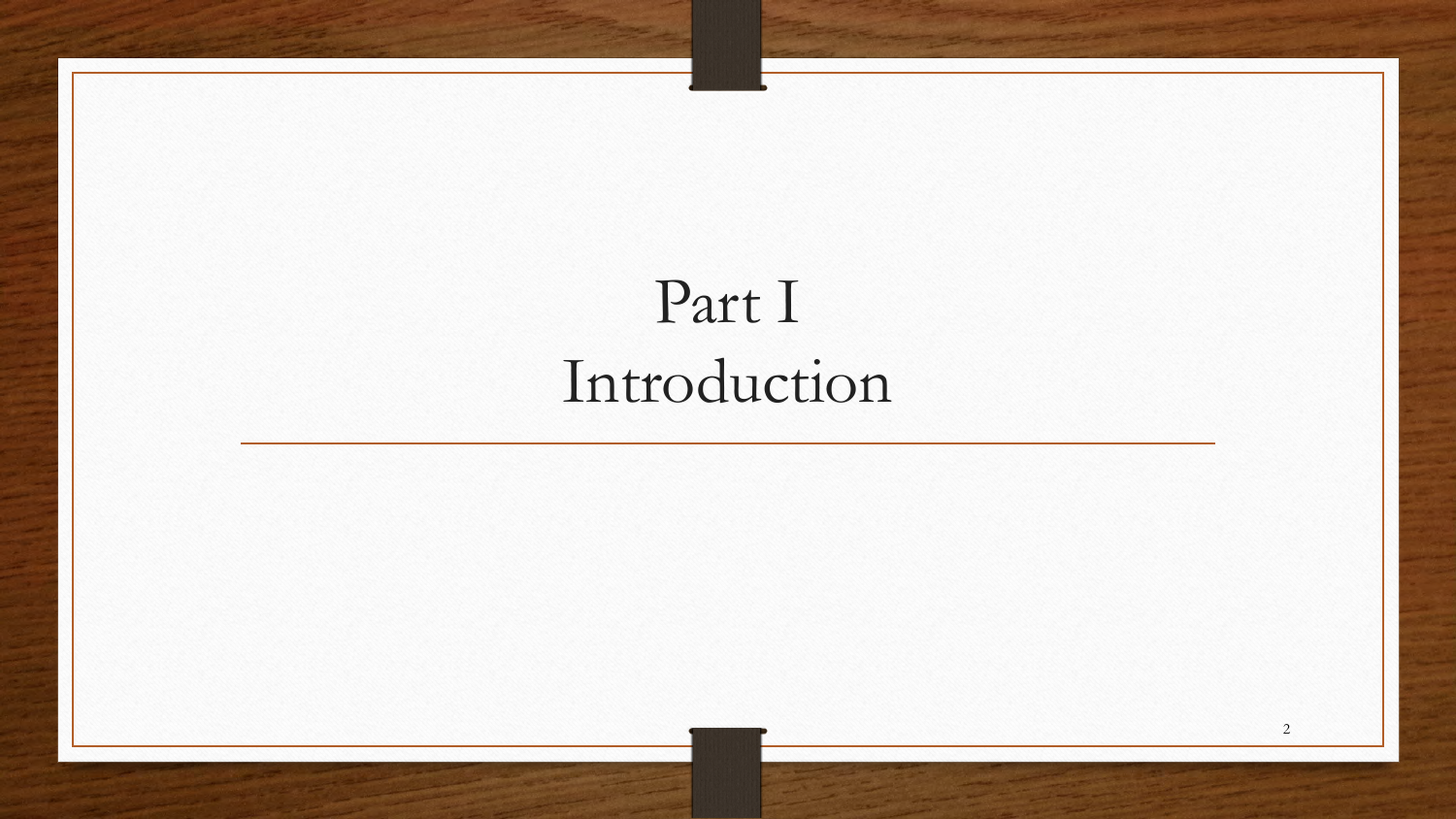### Why Are We Here Today?

- Many site cleanups in Connecticut have some sort of RCRA component:
	- Generator Closure.
	- Treatment Storage and Disposal Facility (TSDF) Closure.
	- Post-Closure Care (land disposal units **or long-term stewardship obligations**).
	- Corrective Action (sitewide investigation and remediation).
- The RCRA component(s) will almost always overlap with any non-RCRA site cleanup activities (e.g., Transfer Act).
- Other RCRA issues that come up (e.g., management of remediation waste).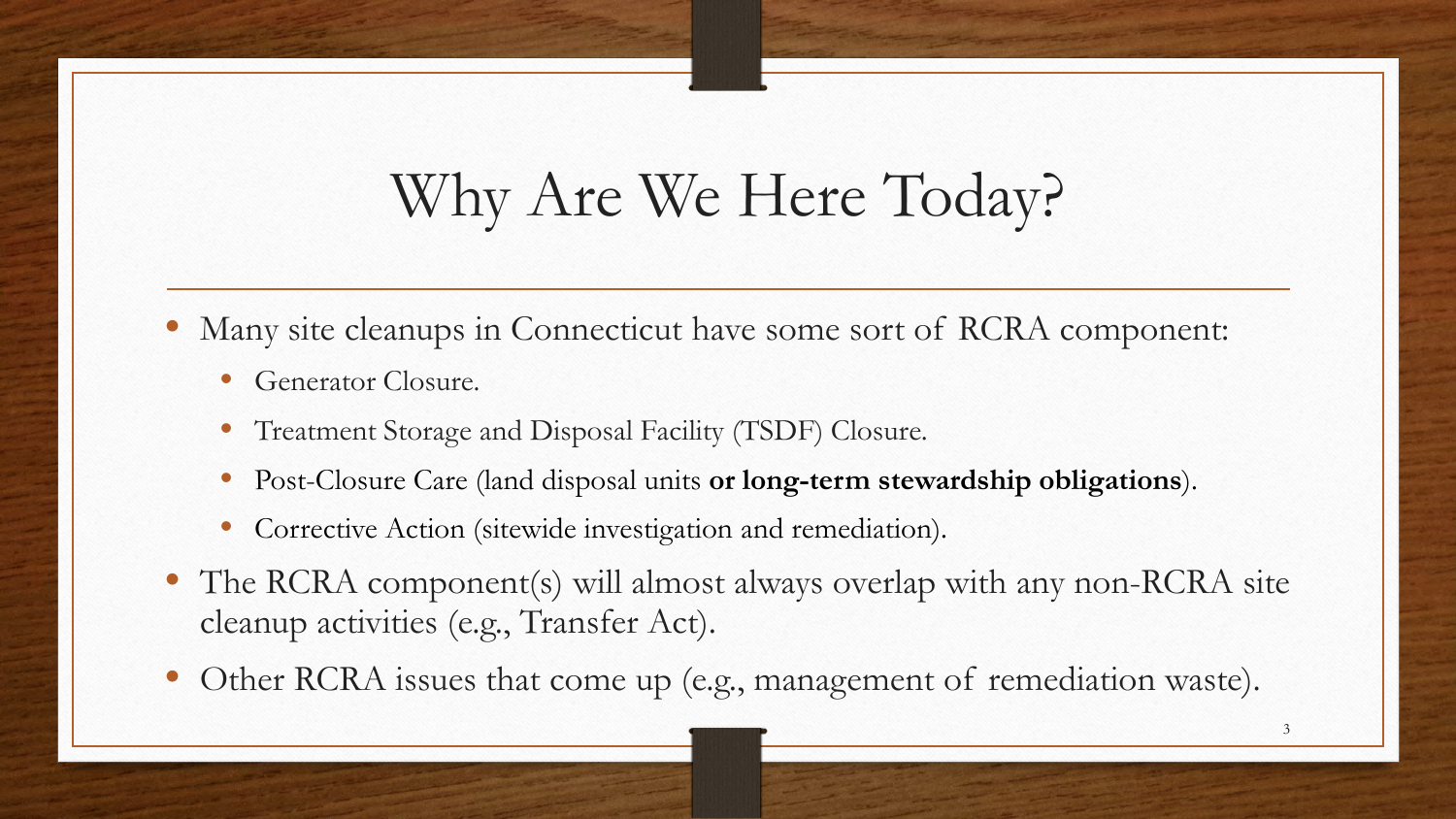#### About this Presentation

- This presentation has been designed both as a vehicle for today's training and a resource for future use.
	- Embedded links useful to access regulations, references, and other info.
- If you have questions:
	- Type them into the question box anytime you want.
	- We will address the questions at the end of each section.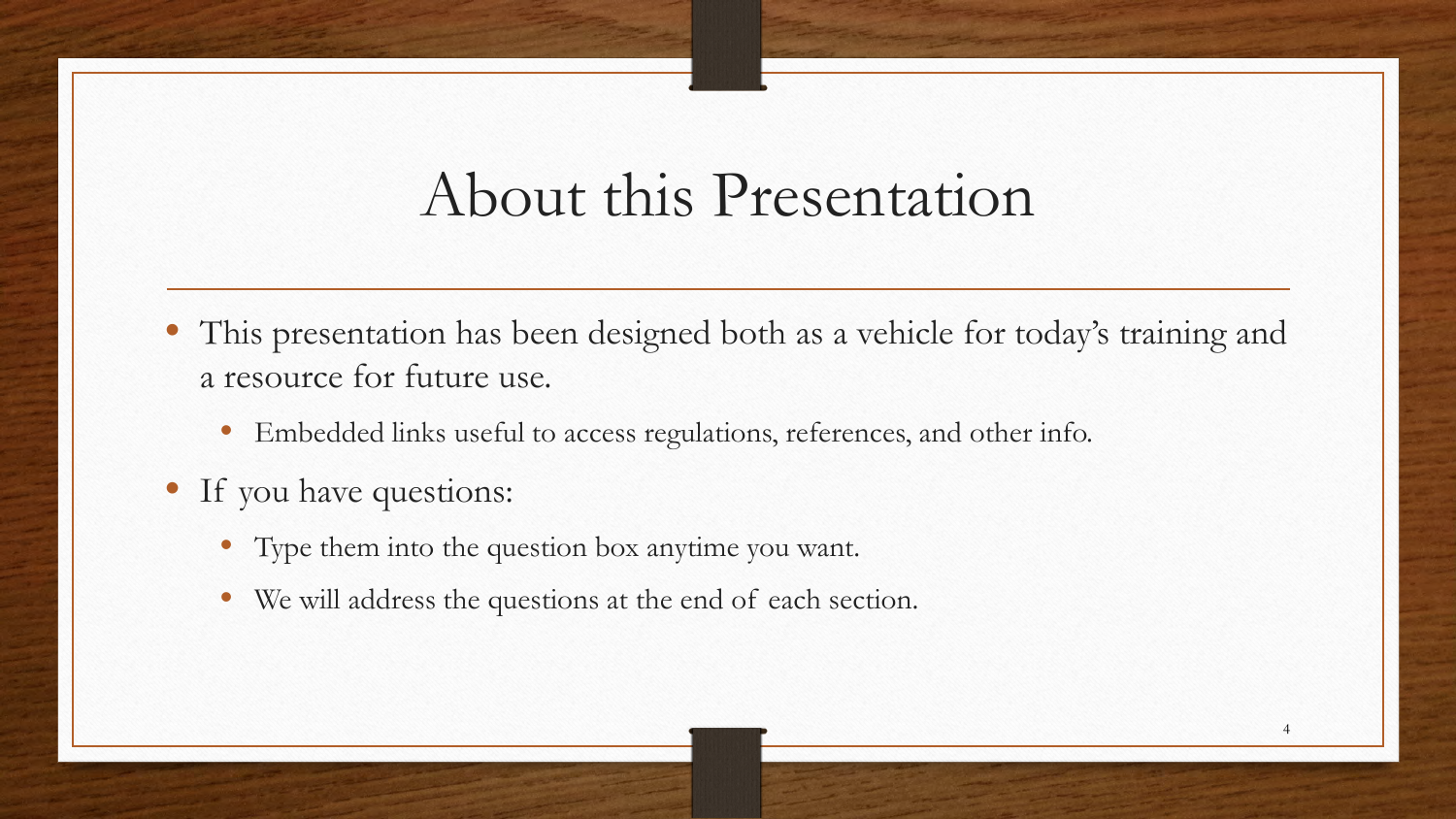## Part II RCRA Background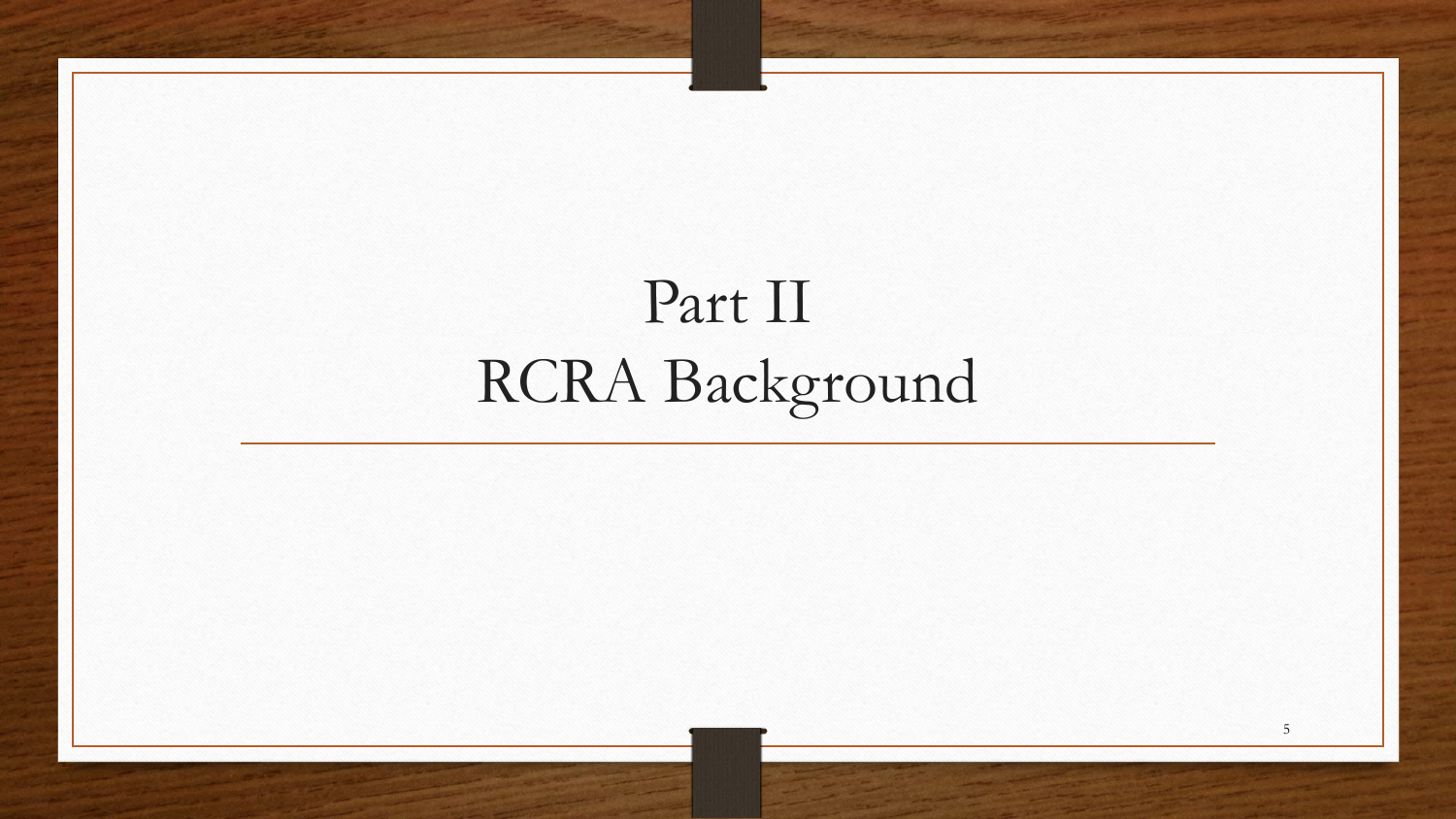### Why Does RCRA Exist?

- By the 1970s, we had two important "end of pipe" federal laws to curb pollution the Clean Water Act and the Clean Air Act.
- However this left a gap that resulted in major environmental damage incidents:
	- Mismanagement of municipal and industrial wastes (think Love Canal).
- Congress passed RCRA in 1976 to address the "waste problem."
	- RCRA Subtitle C industrial wastes ("hazardous waste").
		- Provides for the "cradle to grave" management of hazardous waste.
	- RCRA Subtitle D municipal wastes ("solid waste").
- RCRA vs. CERCLA ("Superfund"): prevents contamination vs. respond to it.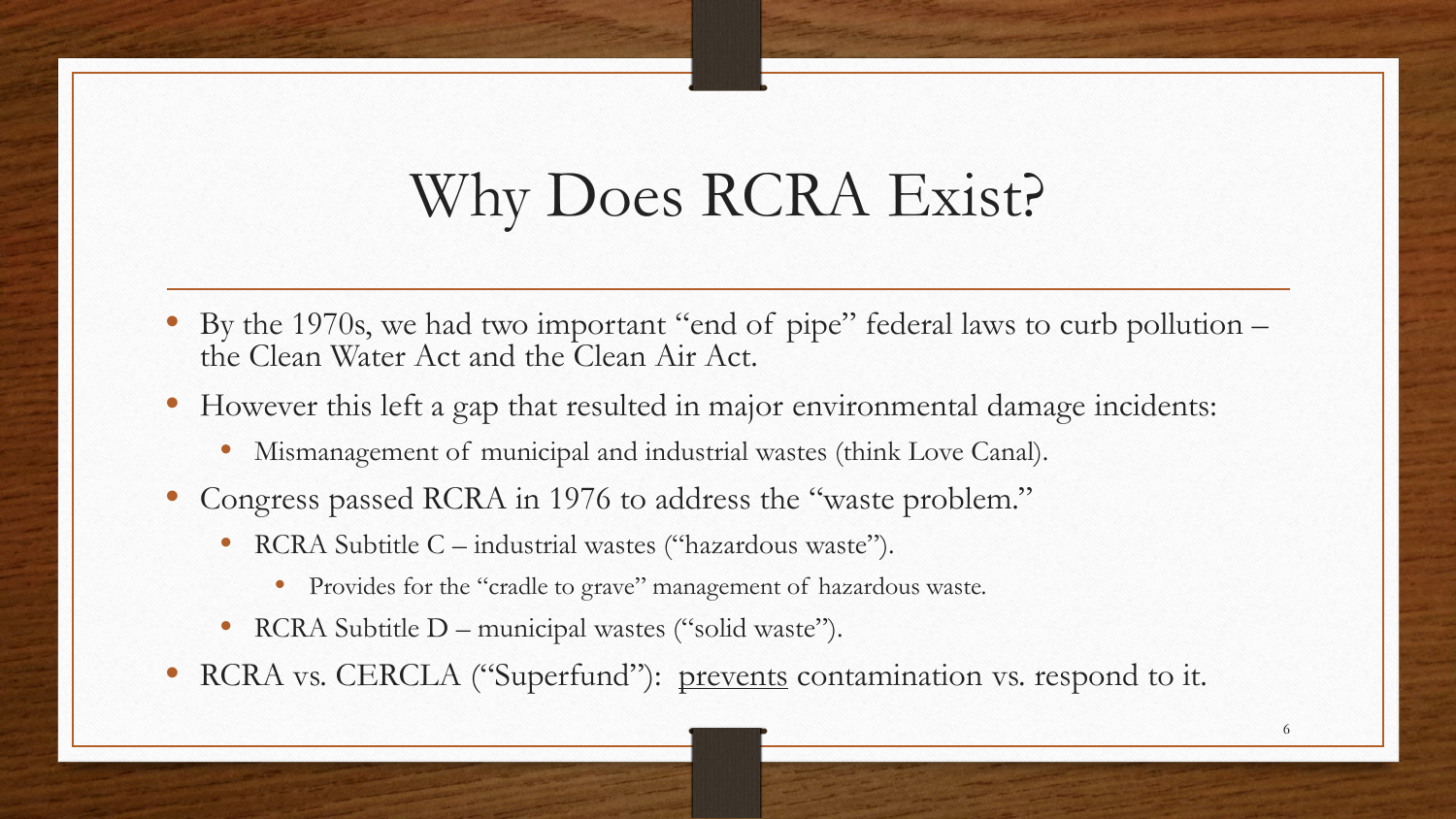#### Why Does RCRA Have Requirements for Closure and Post-Closure?

- Recognized a need to do more than just ensure that waste was properly managed and disposed.
- Need to ensure that sites that handle hazardous waste are properly cleaned up ("closed") at end of a HW unit's operation or at closure of the entire facility. Includes requirements for:
	- Generator closure.
	- Closure of TSDFs.
	- Post-Closure care of land-disposal facilities (e.g., landfills, surface impoundments).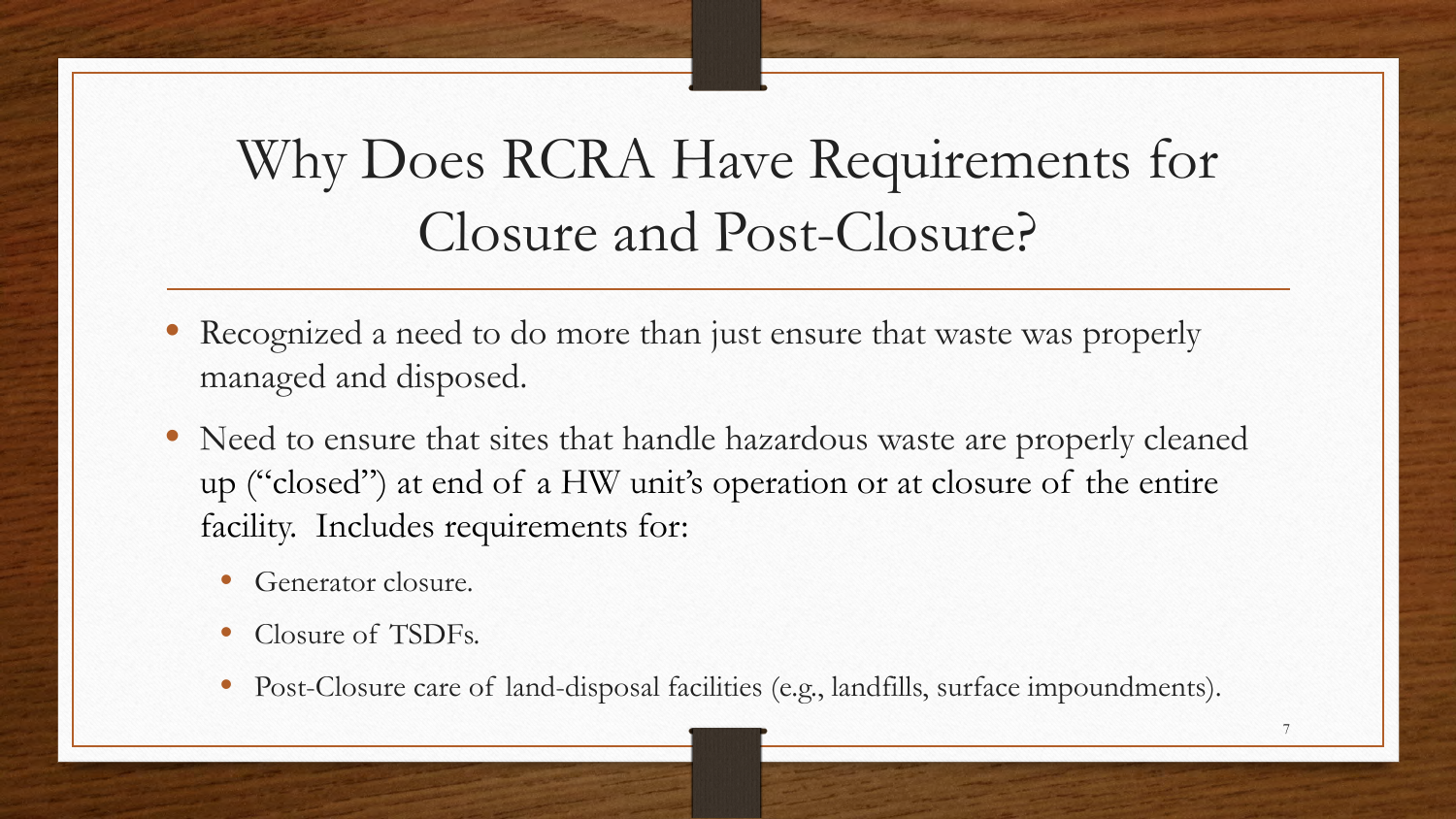#### What is the Purpose of the RCRA Corrective Action Requirements?

- EPA recognized that closure and post-closure weren't capturing all of the contamination caused by TSDFs:
	- Did not address units that were operated prior to the effective date of RCRA.
	- Did not address units that managed wastes that were not "hazardous wastes."
- Corrective Action Program established in 1990s to address these problems.
	- Required comprehensive, site-wide cleanup of TSDF sites.
	- To prevent creation of Superfund sites.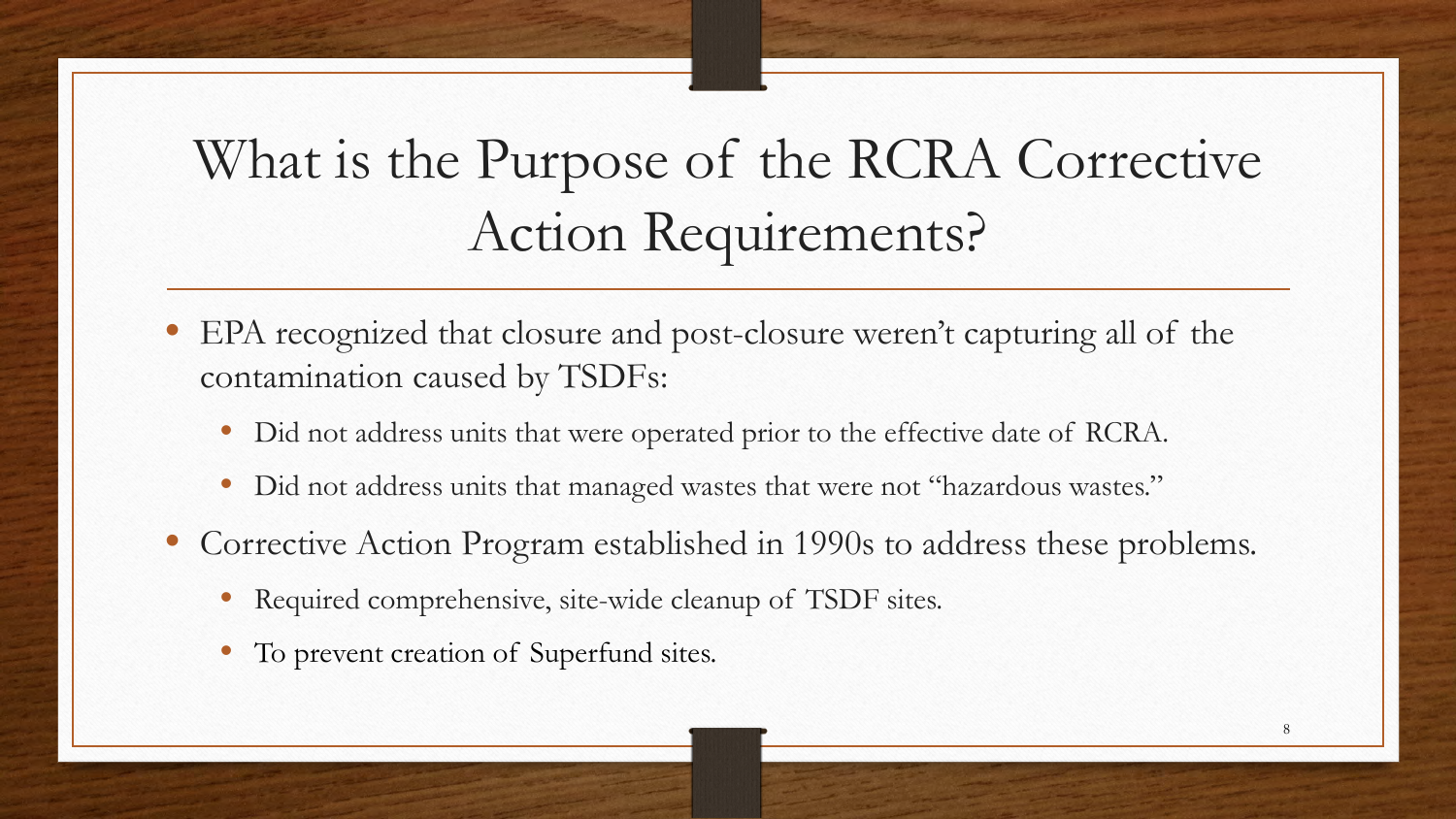## Part III Overview of RCRA Regulations

A guided tour of the Sections that Apply to RCRA Closure, Post-Closure, and Corrective Action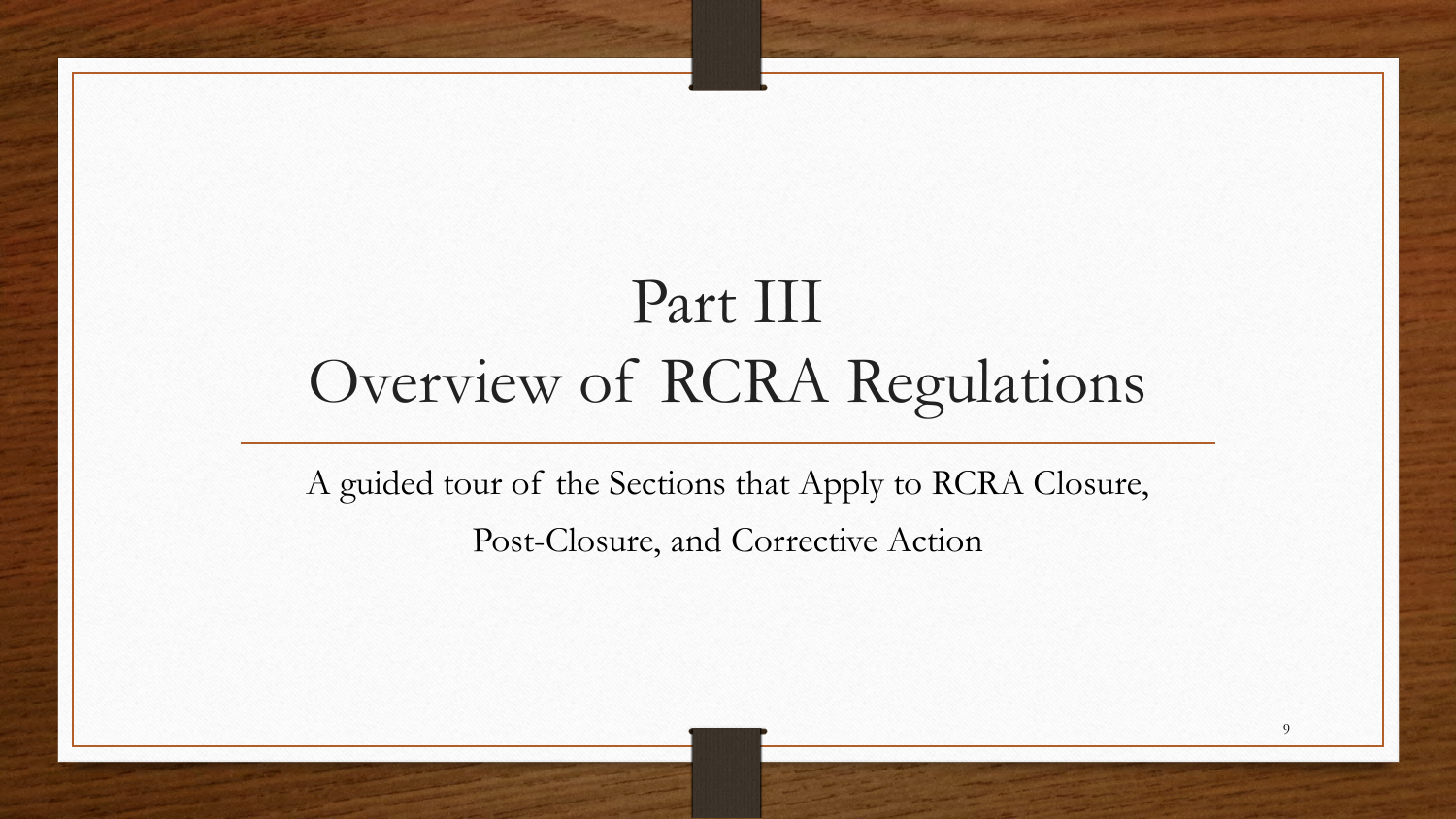#### Federal vs. State RCRA Regs

- [CT's Hazardous Waste Management Regulations:](https://eregulations.ct.gov/eRegsPortal/Browse/getDocument?guid=%7b70ECA85D-0000-CBC9-8E1E-D739FA383ED8%7d)
	- "Incorporation by Reference" format.
	- Currently incorporate the July 1, 2000 version of the federal HW regs (40 CFR 260 through 279).
	- Also include certain more stringent and broader in scope provisions.
	- Currently being updated to pick up EPA rules through 7/1/2008.
- Federal Regs: links are included for reference purposes.
	- $17/1/2000$  federal regs that the CT regs incorporate are available on the **DEEP's HW** Regulations web page.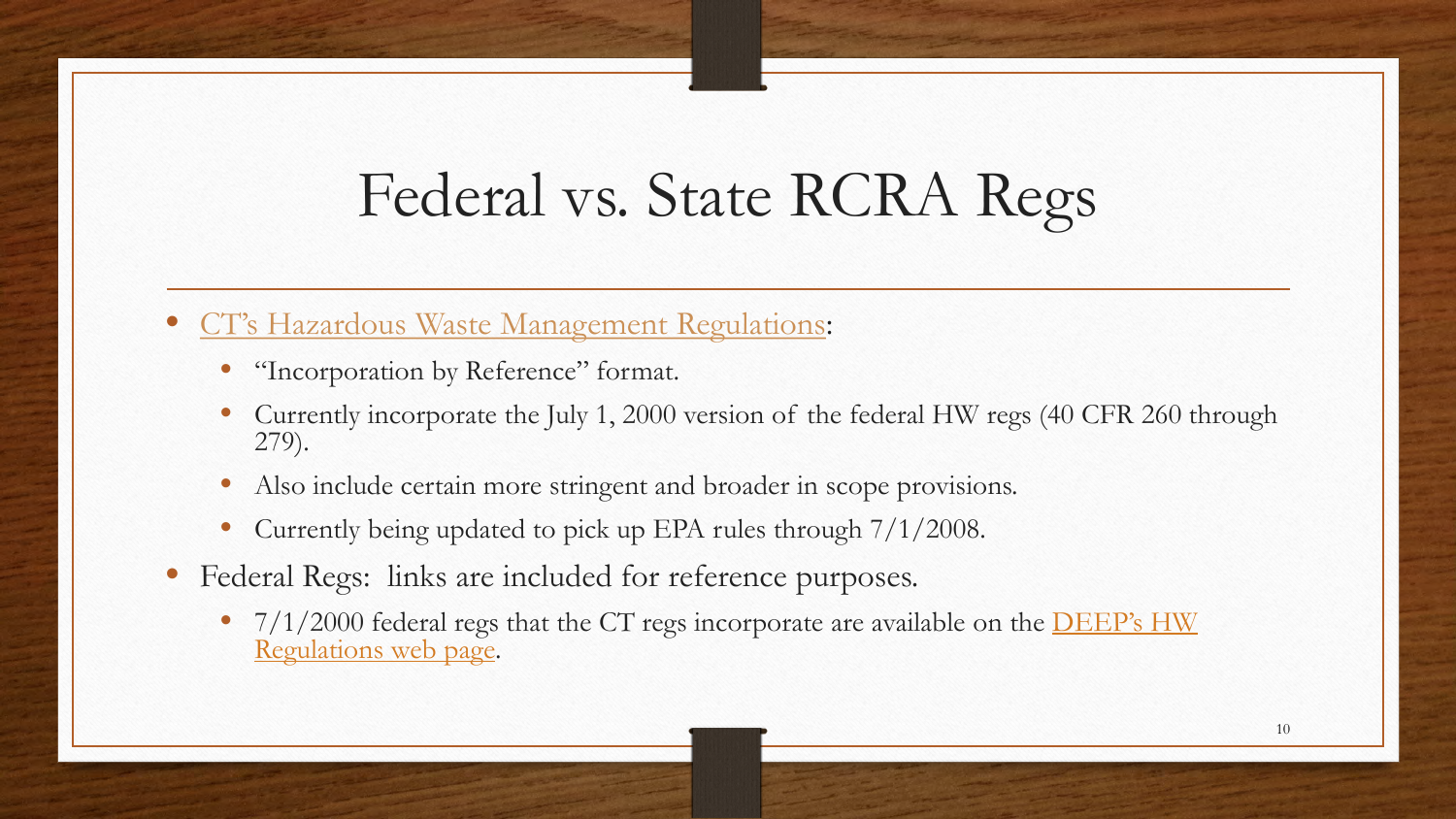- First section of RCRA Subtitle C (HW).
- Sets the groundwork and "rules of the road" for RCRA.
- Important section for site cleanup:  $\sqrt{260.10}$  (definitions).
	- Types of HW units (e.g., "container," "tank," "surface impoundment," "landfill," etc.).
	- Technical terms: "aquifer," "groundwater," "well," "sludge," "liner," "representative sample," "treatment," "disposal," etc.
	- General terms used elsewhere in the regs: "solid waste," "hazardous waste," "on-site," "facility," "owner," "operator," "active life," "partial closure," "final closure," etc.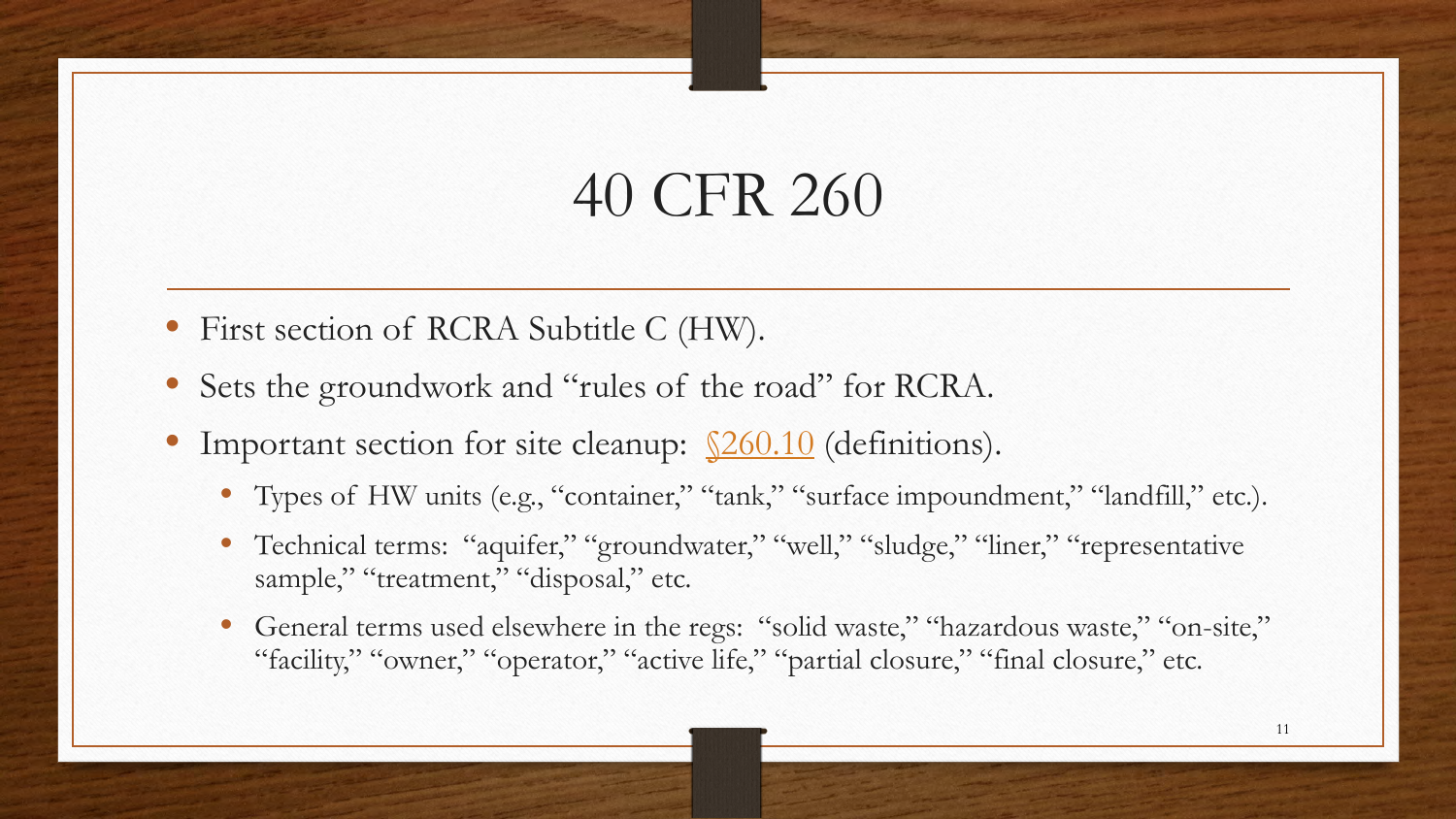- Defines which materials are "hazardous waste" under RCRA.
	- Determines which units are subject to closure and post-closure.
	- Important for determining Constituents of Concern (COCs) at RCRA sites.
- SS [261.1](https://www.govinfo.gov/content/pkg/CFR-2000-title40-vol18/xml/CFR-2000-title40-vol18-sec261-1.xml), [261.2,](https://www.govinfo.gov/content/pkg/CFR-2000-title40-vol18/xml/CFR-2000-title40-vol18-sec261-2.xml) [261.3,](https://www.govinfo.gov/content/pkg/CFR-2000-title40-vol18/xml/CFR-2000-title40-vol18-sec261-3.xml) and [261.4](https://www.govinfo.gov/content/pkg/CFR-2000-title40-vol18/xml/CFR-2000-title40-vol18-sec261-4.xml): definitions of solid and hazardous waste.
- §§ [261.21,](https://www.govinfo.gov/content/pkg/CFR-2000-title40-vol18/xml/CFR-2000-title40-vol18-sec261-21.xml) [261.22,](https://www.govinfo.gov/content/pkg/CFR-2000-title40-vol18/xml/CFR-2000-title40-vol18-sec261-22.xml) [261.23,](https://www.govinfo.gov/content/pkg/CFR-2000-title40-vol18/xml/CFR-2000-title40-vol18-sec261-23.xml) and [261.24:](https://www.govinfo.gov/content/pkg/CFR-2000-title40-vol18/xml/CFR-2000-title40-vol18-sec261-24.xml) characteristic hazardous wastes.
- §§ [261.31,](https://www.ecfr.gov/cgi-bin/text-idx?SID=1986a990f9c57fb9ac8542f456e0865d&mc=true&node=pt40.28.261&rgn=div5#se40.28.261_131) [261.32,](https://www.ecfr.gov/cgi-bin/text-idx?SID=1986a990f9c57fb9ac8542f456e0865d&mc=true&node=pt40.28.261&rgn=div5#se40.28.261_132) and [261.33:](https://www.ecfr.gov/cgi-bin/text-idx?SID=1986a990f9c57fb9ac8542f456e0865d&mc=true&node=pt40.28.261&rgn=div5#se40.28.261_133) listed hazardous wastes.
- [Appendix VIII:](https://www.ecfr.gov/cgi-bin/text-idx?SID=1986a990f9c57fb9ac8542f456e0865d&mc=true&node=pt40.28.261&rgn=div5#ap40.28.261_11090.viii) Hazardous Waste Constituent List.
- Another resource: DEEP web page [What is Hazardous Waste?](https://portal.ct.gov/DEEP/Waste-Management-and-Disposal/Hazardous-Waste/What-is-Hazardous-Waste)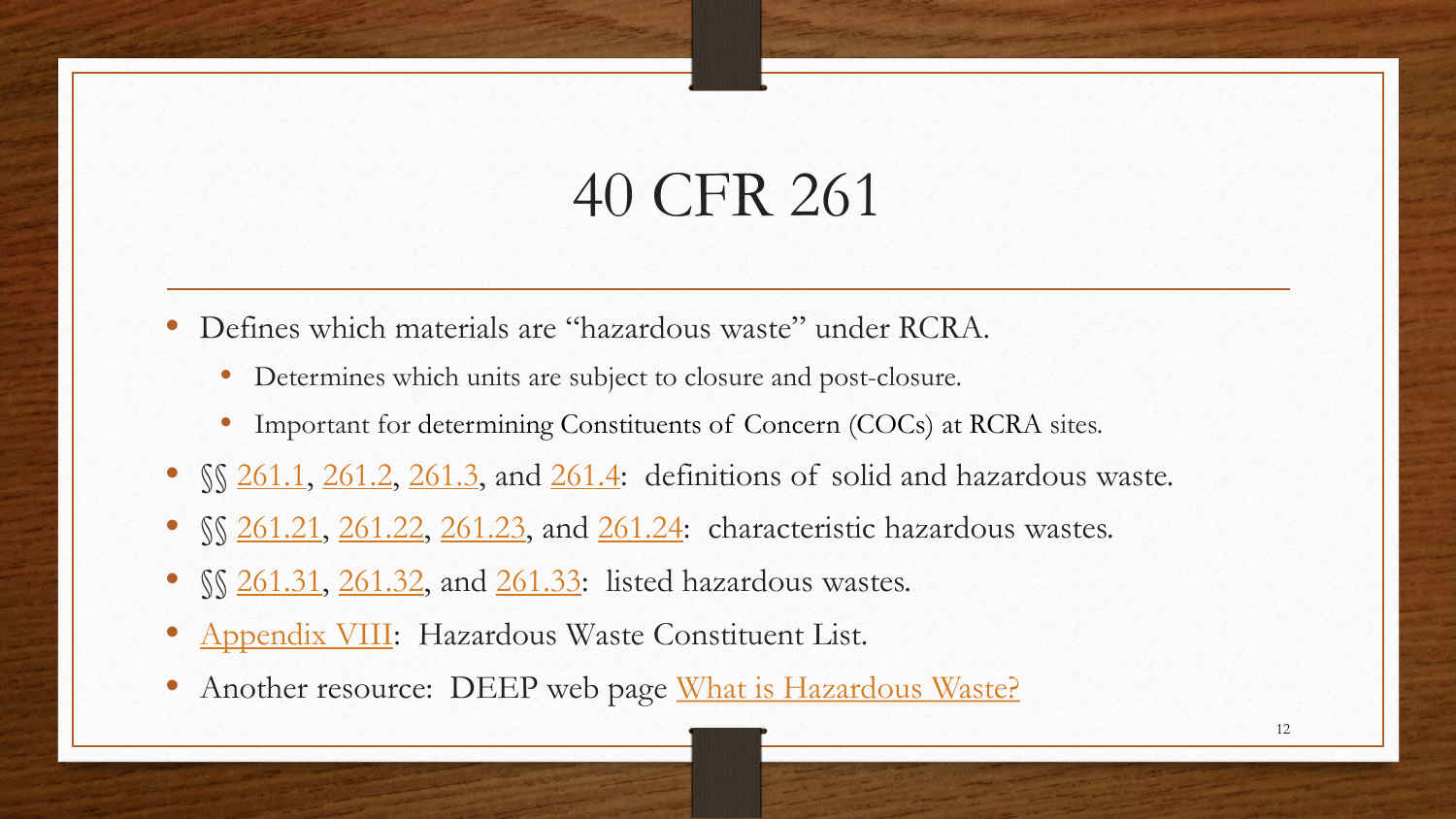- Hazardous Waste Generator Requirements [§262.34.](https://www.govinfo.gov/content/pkg/CFR-2000-title40-vol18/xml/CFR-2000-title40-vol18-sec262-34.xml)
- Includes a "Generator Closure" requirement **(not as involved as for TSDFs)**.
	- CT's generator closure rules are more stringent than the federal rules in the following ways:
		- Small Quantity Generators are subject to generator closure (not just LQGs).
		- 90-day timeframe to remove all waste.
		- 180-day timeframe to complete generator closure.
		- DEEP generator closure guidance documents on the <u>[HW Home Page](https://portal.ct.gov/DEEP/Waste-Management-and-Disposal/Hazardous-Waste/Hazardous-Waste-Home)</u> (near bottom).
	- Additional requirements being added as part of DEEP's current HW regulation update.
- Site cleanup activities can generate HW that are subject to generator rules.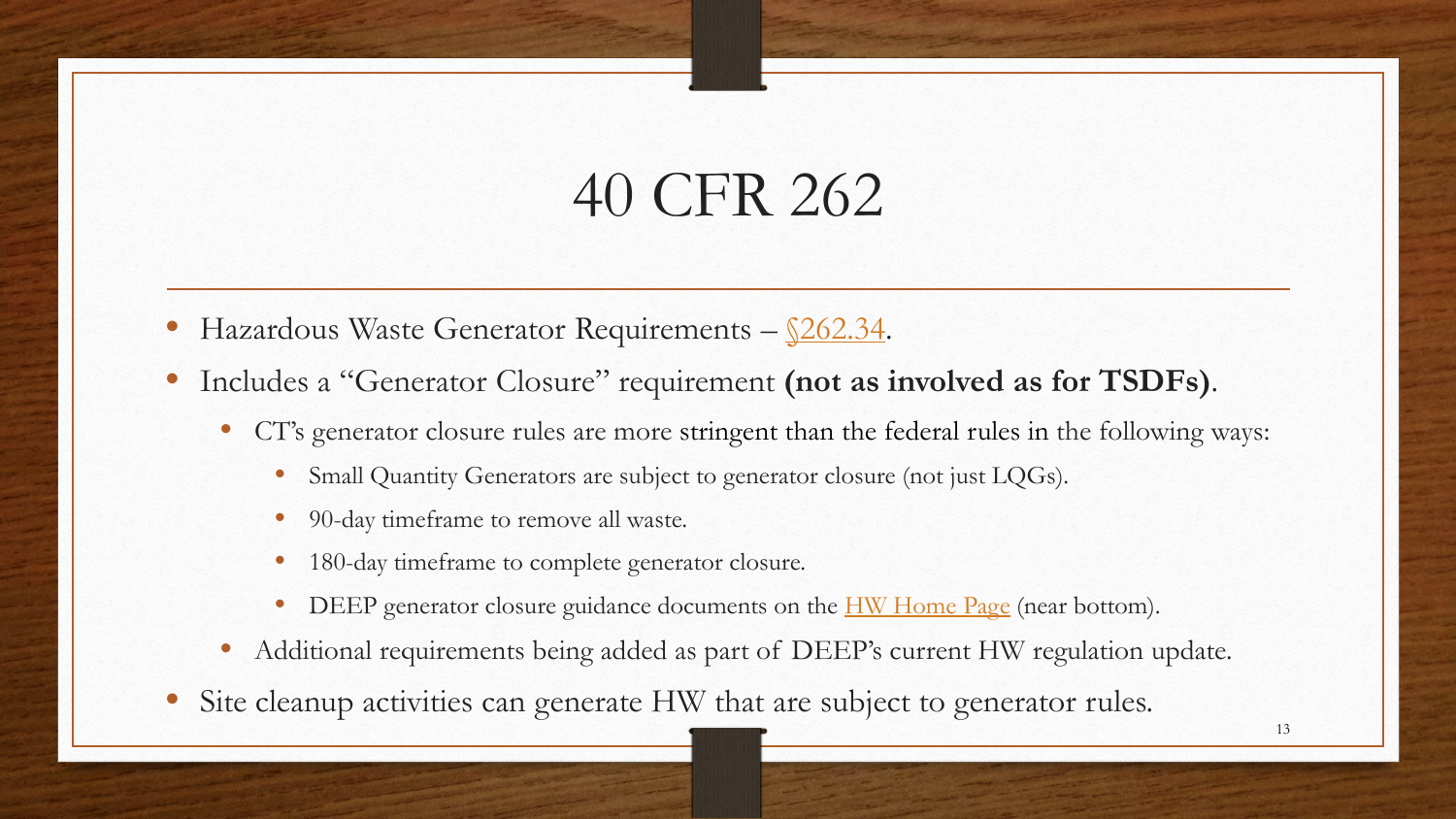#### 40 CFR 264 and 265

- Requirements for TSDFs.
	- Part 264 applies to TSDFs that have final "Part B" permits.
		- For permitted facilities, the permit operates in lieu of Part 264 requirements.
	- Part 265 applies to "Interim Status" TSDFs.
		- What is Interim Status?
			- Original purpose (1980) was to provide existing facilities to continue to operate until a final permit was issued.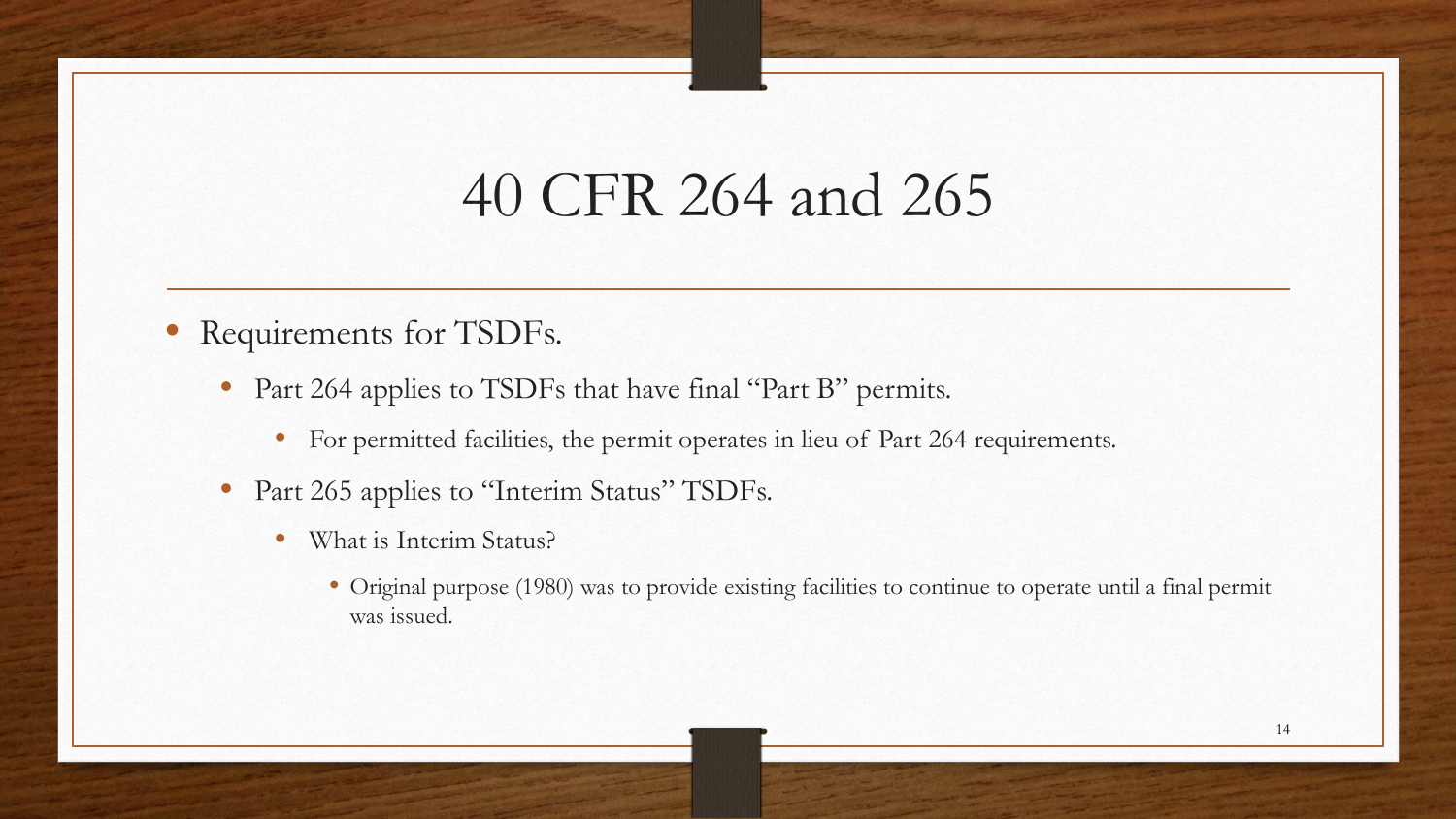#### Interim Status

- Why does Interim Status still exist?
	- Many facilities decided not to pursue operating permits to treat or dispose of hazardous waste onsite.
	- However TSDFs must still complete their obligations to close areas where wastes were managed and to investigate and remediate site-wide, and manage long-term stewardship obligations such as post-closure care of remaining wastes and contamination, or monitoring engineered or institutional controls.
	- In addition, TSDFs still have an obligation to "complete corrective action or to follow a compliance schedule for any corrective action remaining to be completed by the time of permit issuance."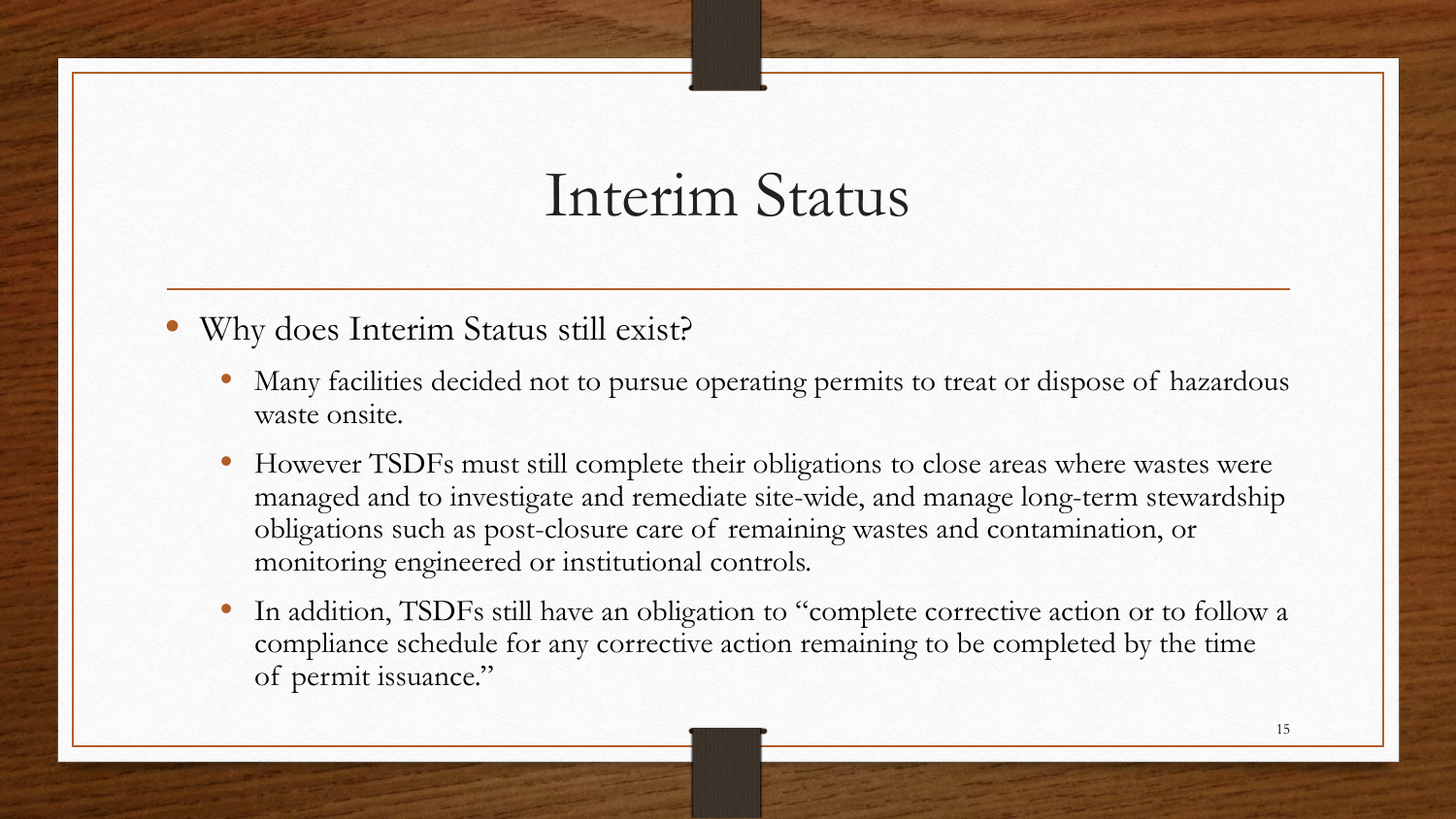#### 40 CFR 264/265 Subpart G: Closure and Post-Closure

- Closure requirements for HW units where waste was treated, stored or disposed:
	- <u>§265.111</u>: Closure performance standard.
	- <u>§265.112</u>: Closure plan.
	- <u>§265.113</u>: Closure/Time allowed for closure.
	- <u>§265.114</u>: Disposal or decontamination of equipment, structures and soils.
	- [§265.115:](https://www.govinfo.gov/content/pkg/CFR-2000-title40-vol18/xml/CFR-2000-title40-vol18-sec265-115.xml) Certification of closure.
	- \$265.116: Survey plat.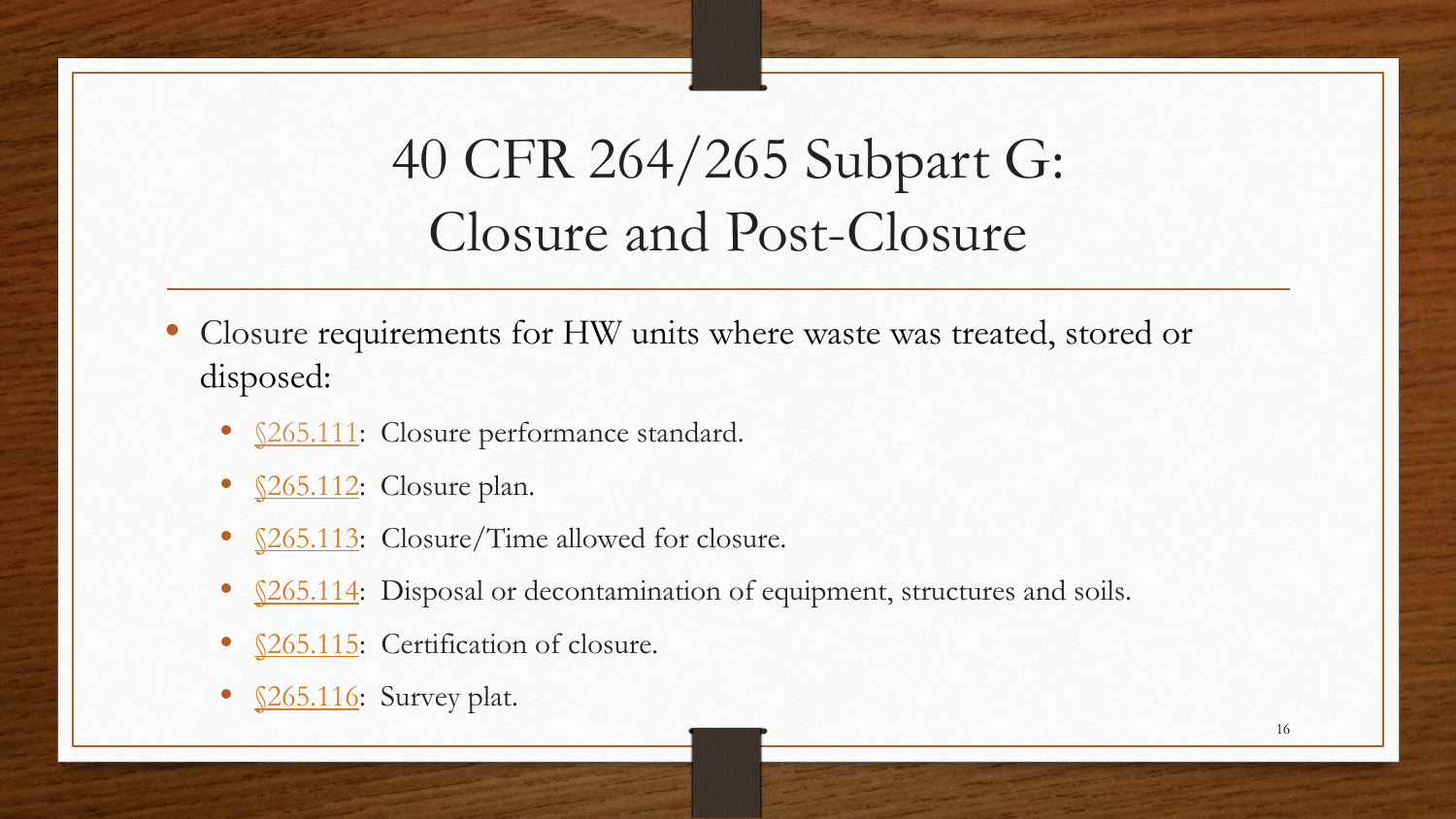#### Closure/Post-Closure (Cont.)

- Post-Closure:
	- <u>§265.117</u>: Post-closure care and use of property.
	- <u>§265.118</u>: Post-closure plan; amendment of plan.
	- § 265.119: Post-closure notices.
	- \$265.120: Certification of completion of post-closure care.
	- [§265.121:](https://www.govinfo.gov/content/pkg/CFR-2000-title40-vol18/xml/CFR-2000-title40-vol18-sec265-121.xml) Post-closure requirements for facilities that obtain enforceable documents in lieu of post-closure permits. (not yet adopted by CT, simply adds flexibility for state).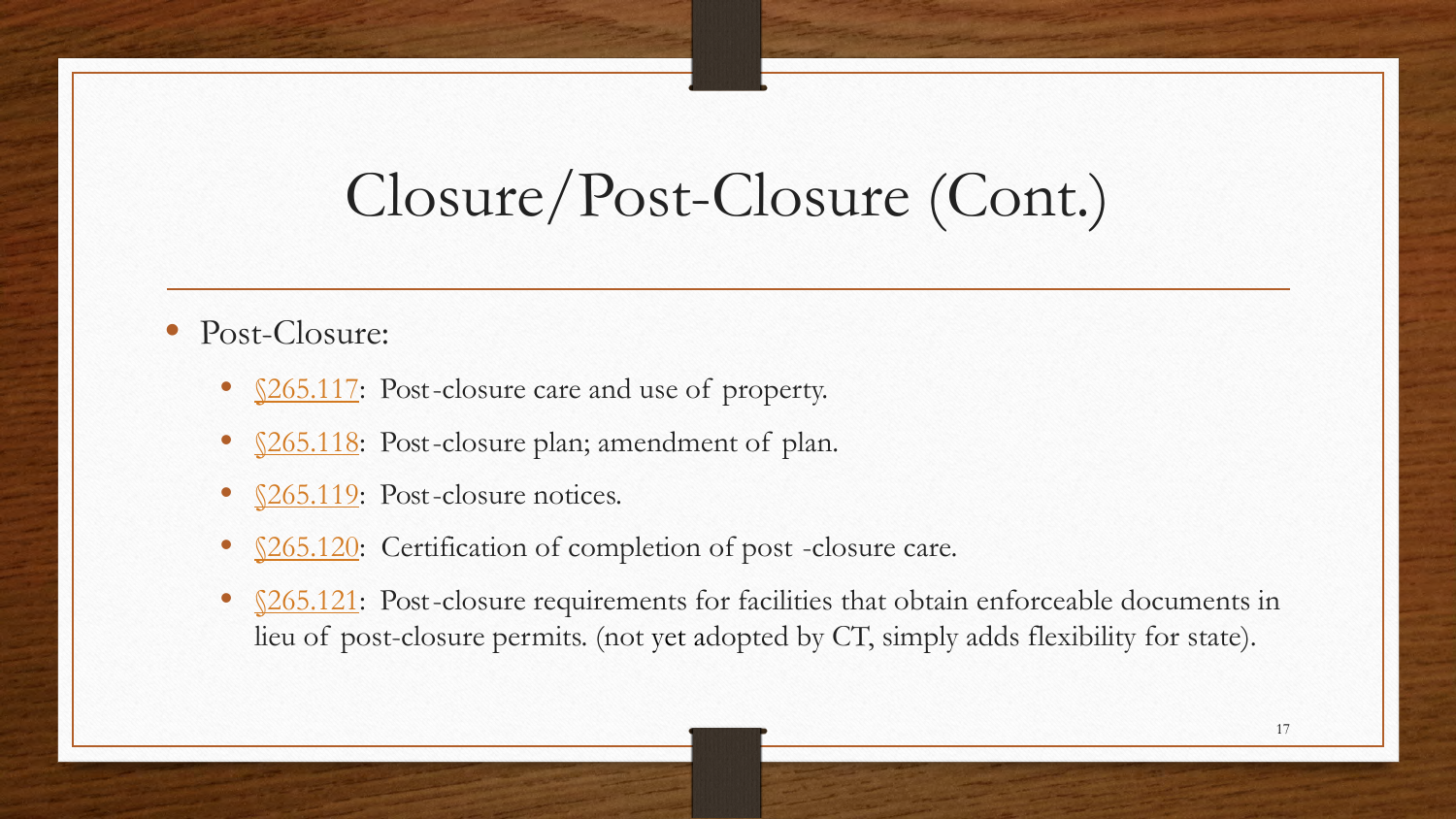### Additional Unit-Specific Closure Requirements

- Containers: §[264.178](https://www.govinfo.gov/content/pkg/CFR-2000-title40-vol18/xml/CFR-2000-title40-vol18-sec264-178.xml)
- Tanks: §§ [264.197](https://www.govinfo.gov/content/pkg/CFR-2000-title40-vol18/xml/CFR-2000-title40-vol18-sec264-197.xml) & [265.197.](https://www.govinfo.gov/content/pkg/CFR-2000-title40-vol18/xml/CFR-2000-title40-vol18-sec265-197.xml)
- Surface Impoundments: §§ [264.228](https://www.govinfo.gov/content/pkg/CFR-2000-title40-vol18/xml/CFR-2000-title40-vol18-sec264-228.xml) & [265.228](https://www.govinfo.gov/content/pkg/CFR-2000-title40-vol18/xml/CFR-2000-title40-vol18-sec265-228.xml).
- Waste Piles: *§§* [264.258](https://www.govinfo.gov/content/pkg/CFR-2000-title40-vol18/xml/CFR-2000-title40-vol18-sec264-258.xml) & [265.258](https://www.govinfo.gov/content/pkg/CFR-2000-title40-vol18/xml/CFR-2000-title40-vol18-sec265-258.xml).
- Landfills:  $\sqrt{\frac{264.310}{x}}$  $\sqrt{\frac{264.310}{x}}$  $\sqrt{\frac{264.310}{x}}$  & [265.310.](https://www.govinfo.gov/content/pkg/CFR-2000-title40-vol18/xml/CFR-2000-title40-vol18-sec265-310.xml)
- Incinerators:  $\sqrt{264.351}$  $\sqrt{264.351}$  $\sqrt{264.351}$  & [265.351.](https://www.govinfo.gov/content/pkg/CFR-2000-title40-vol18/xml/CFR-2000-title40-vol18-sec265-351.xml)
- Chemical/Physical/Biological Treatment:  $\sqrt{\}$  [265.404](https://www.govinfo.gov/content/pkg/CFR-2000-title40-vol18/xml/CFR-2000-title40-vol18-sec265-404.xml).
- Subpart X/Miscellaneous Units: §§ [264.603](https://www.govinfo.gov/content/pkg/CFR-2000-title40-vol18/xml/CFR-2000-title40-vol18-sec264-603.xml).
- Boilers/Industrial Furnaces:  $\sqrt{266.102(e)(11)}, 266.103(l)$  $\sqrt{266.102(e)(11)}, 266.103(l)$  & [266.111\(e\)\(6\).](https://www.govinfo.gov/content/pkg/CFR-2000-title40-vol19/pdf/CFR-2000-title40-vol19-sec266-111.pdf)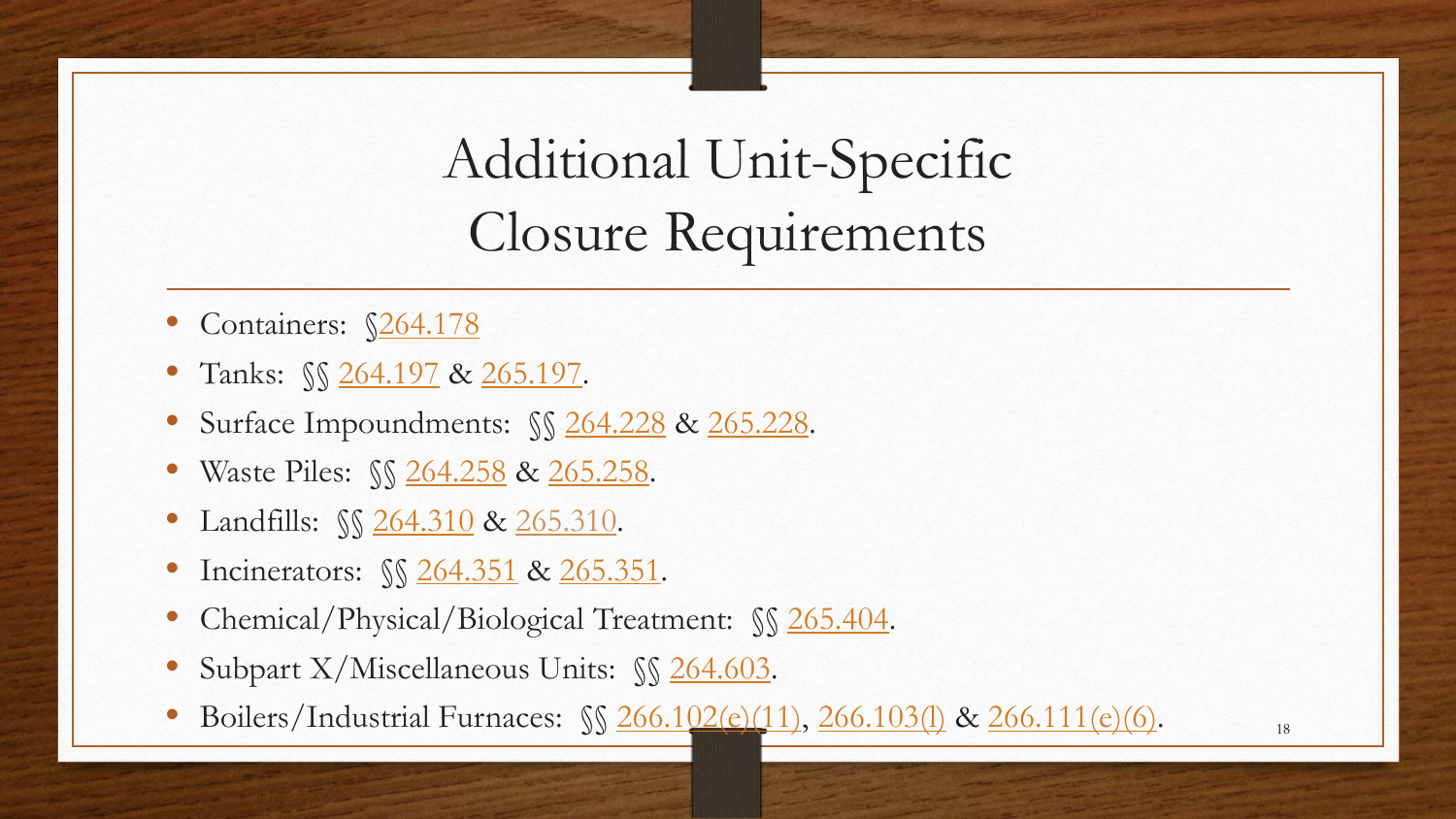#### 40 CFR 264/265 Subpart H: Financial Assurance Requirements

- Past and present TSDFs must have FA for closure and post-closure care of RCRA units and for Corrective Action.
	- TSDFs must maintain FA for closure until closure is complete and DEEP has approved the closure certification.
	- TSDFs must maintain FA for post-closure throughout the entire 30-year post-closure period, although they may ask to have the amount reduced as the cost decreases over time.
	- Cost estimates and FA must be updated annually for inflation.
	- Can also be used for corrective action, and engineered controls under the RSRs.
	- FA documents need to be checked when changed, issuing permits, and approving cleanup plans.
- Liability Insurance.
	- Must be maintained until closure of the regulated waste management unit(s) has been completed.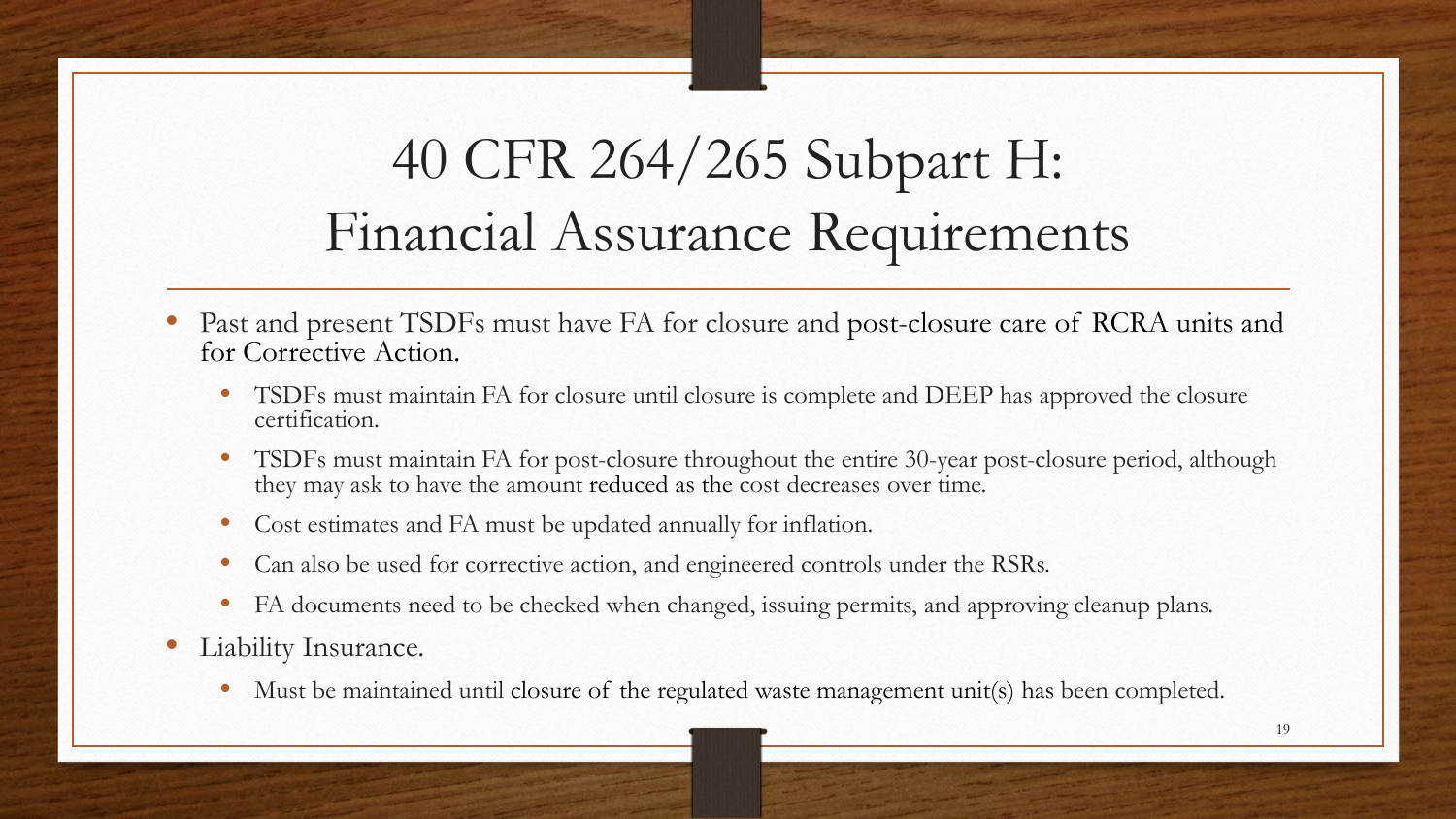Financial Assurance: Specific Sections

- *SS [264.142](https://www.govinfo.gov/content/pkg/CFR-2000-title40-vol18/xml/CFR-2000-title40-vol18-sec264-142.xml) & 265.142*: Cost Estimate for Closure.
- SS [264.143](https://www.govinfo.gov/content/pkg/CFR-2000-title40-vol18/xml/CFR-2000-title40-vol18-sec264-143.xml) & [265.143:](https://www.govinfo.gov/content/pkg/CFR-2000-title40-vol18/xml/CFR-2000-title40-vol18-sec264-143.xml) Financial Assurance for Closure.
- SS [264.144](https://www.govinfo.gov/content/pkg/CFR-2000-title40-vol18/xml/CFR-2000-title40-vol18-sec264-144.xml) & [265.144:](https://www.govinfo.gov/content/pkg/CFR-2000-title40-vol18/xml/CFR-2000-title40-vol18-sec265-144.xml) Cost estimate for post-closure care.
- SS [264.145](https://www.govinfo.gov/content/pkg/CFR-2000-title40-vol18/xml/CFR-2000-title40-vol18-sec264-145.xml) & [265.145:](https://www.govinfo.gov/content/pkg/CFR-2000-title40-vol18/xml/CFR-2000-title40-vol18-sec265-145.xml) Financial Assurance for Post-Closure Care.
- SS [264.147](https://www.govinfo.gov/content/pkg/CFR-2000-title40-vol18/xml/CFR-2000-title40-vol18-sec264-147.xml) & [265.147:](https://www.govinfo.gov/content/pkg/CFR-2000-title40-vol18/xml/CFR-2000-title40-vol18-sec265-147.xml) Liability Requirements.
- <u>§264.151</u>: Wording of the Financial Instruments.
	- Note that DEEP has [required formats for Financial Instruments](https://portal.ct.gov/DEEP/Waste-Management-and-Disposal/Hazardous-Waste/Financial-Assurance).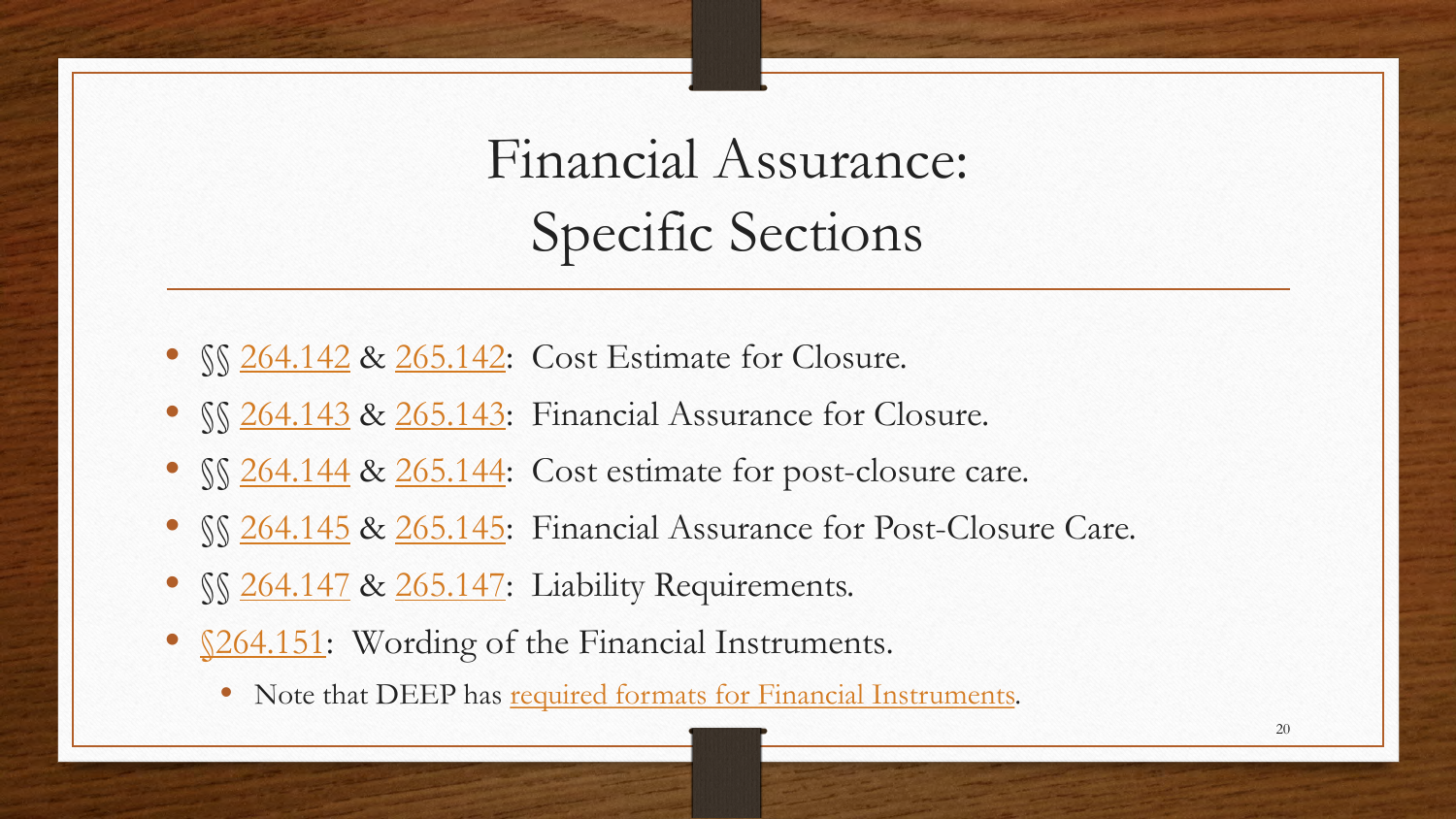#### 40 CFR 264 Subpart S: Corrective Action and Site Cleanup Provisions

- [RCSA 22a-104\(a\)\(2\)\(O\),](https://eregulations.ct.gov/eRegsPortal/Browse/RCSA/Title_22aSubtitle_22a-449cSection_22a-449c-104/) incorporating with changes [40 CFR 264.101:](https://www.govinfo.gov/content/pkg/CFR-2000-title40-vol18/xml/CFR-2000-title40-vol18-sec264-101.xml)
- Requires TSDFs "to institute corrective action as necessary to protect human health and the environment for all releases of hazardous waste or constituents at the facility, regardless of the time such release occurred."
- This is THE "corrective action" requirement. *Any corrective action that cannot be*  completed prior to permit issuance will be included in the permit's "schedule of *compliance."* This means TSDFs should not wait until permit issuance to begin site cleanup.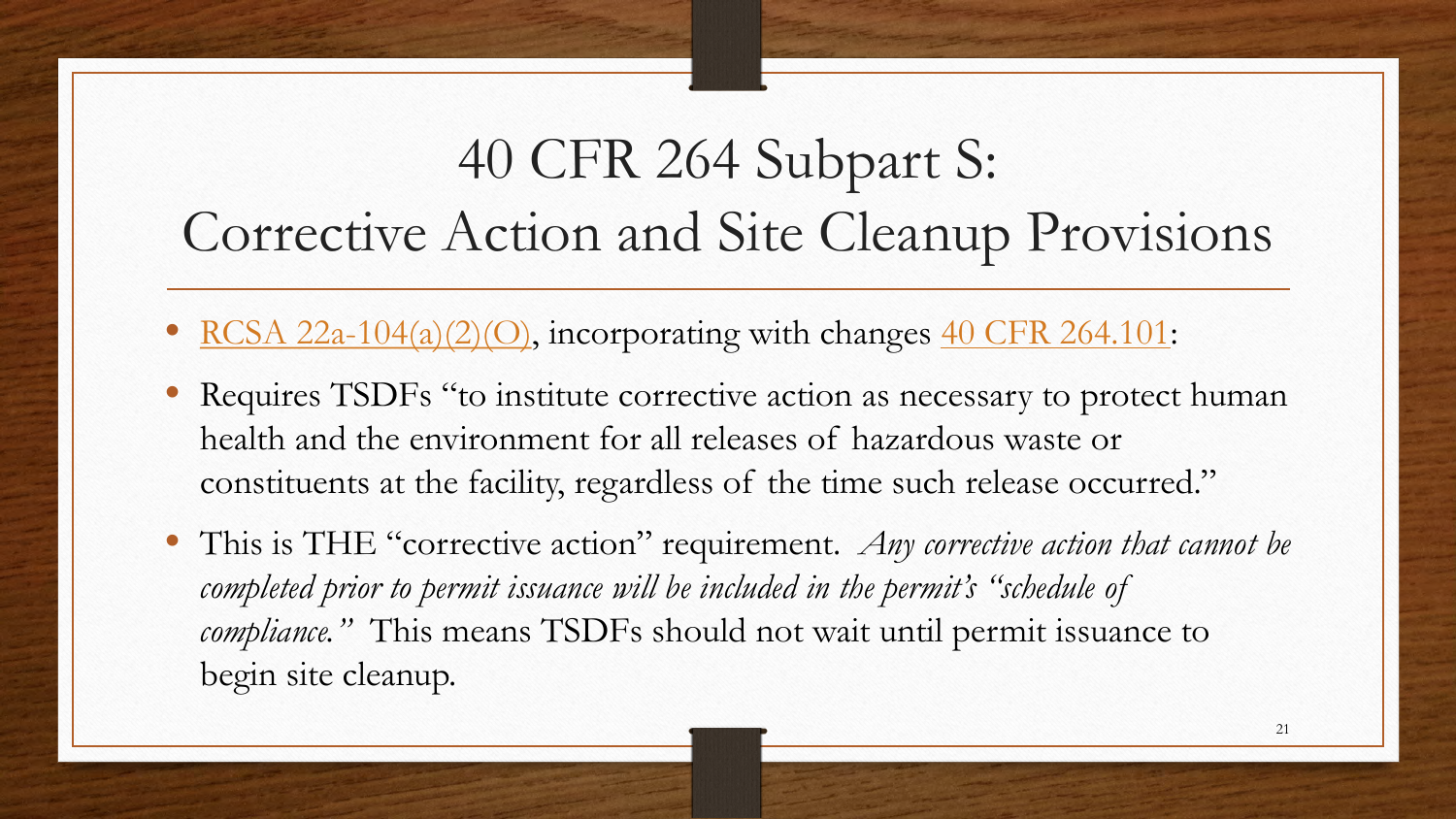#### 40 CFR 264 Subpart S: Special Units for Site Cleanup

[§264.552:](https://www.govinfo.gov/content/pkg/CFR-2000-title40-vol18/xml/CFR-2000-title40-vol18-sec264-552.xml) Corrective Action Management Unites (CAMUs).

- Only allowed for "CAMU-eligible wastes" (i.e., waste, media, and debris from site cleanup).
- Can be approved for many different types of units for the storage or treatment of remediation waste.
- [§264.553:](https://www.govinfo.gov/content/pkg/CFR-2000-title40-vol18/xml/CFR-2000-title40-vol18-sec264-553.xml) Temporary Units (TUs).
	- Limited to tanks and containers used for the storage or treatment of remediation waste.
	- Can be approved for up to one year (extendable).
- [§264.554:](https://www.govinfo.gov/content/pkg/CFR-2000-title40-vol18/xml/CFR-2000-title40-vol18-sec264-554.xml) Staging Piles.
	- Have not adopted this provision yet. Included in DEEP's current HW regulation update.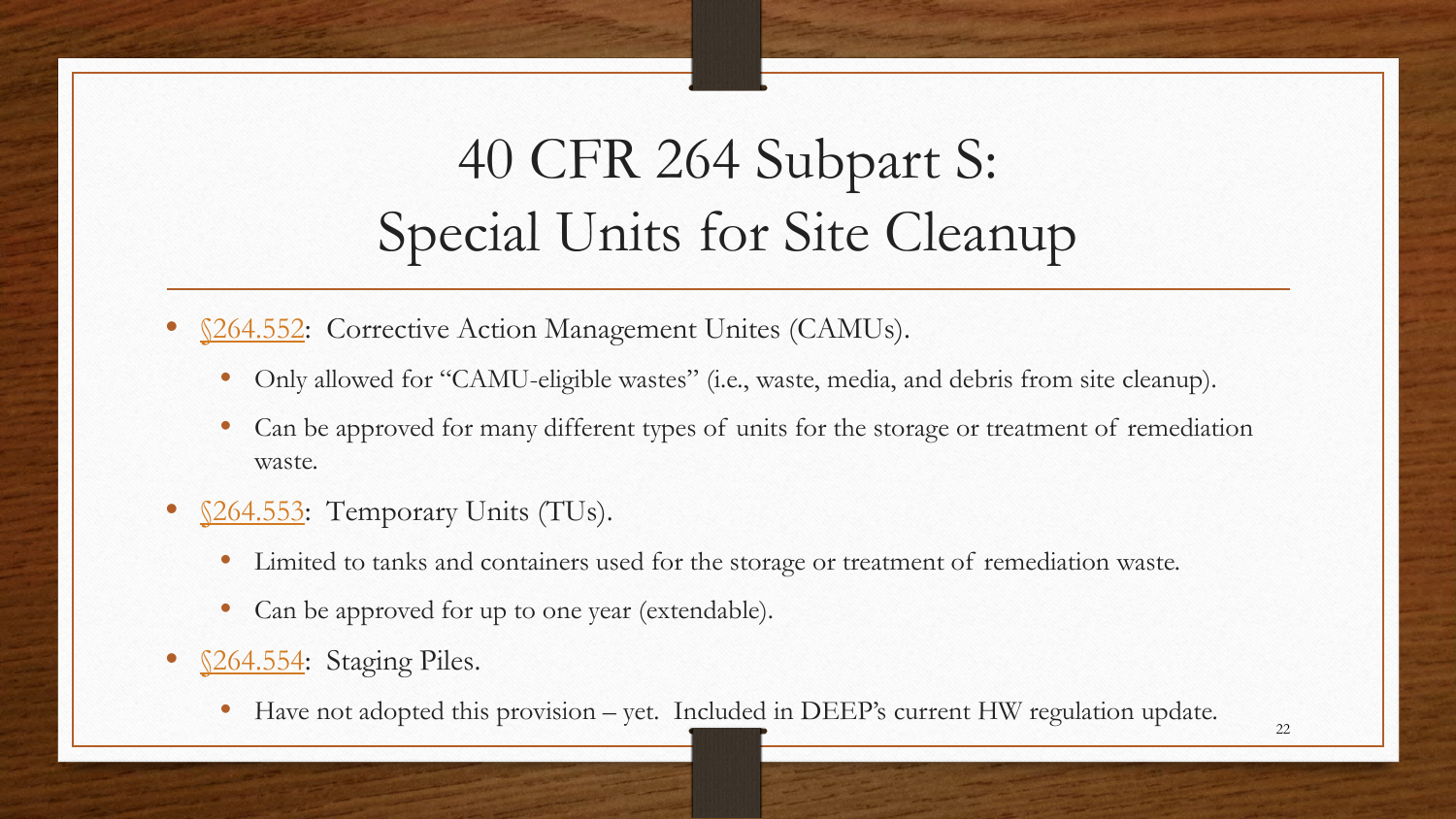#### 40 CFR 264 Subpart S: CAMUs and TUs

- Require approval by EPA or an Authorized State.
- Can be approved via a Stewardship Permit, closure plan, or order.
- Approval specifies design, operating, and closure requirements.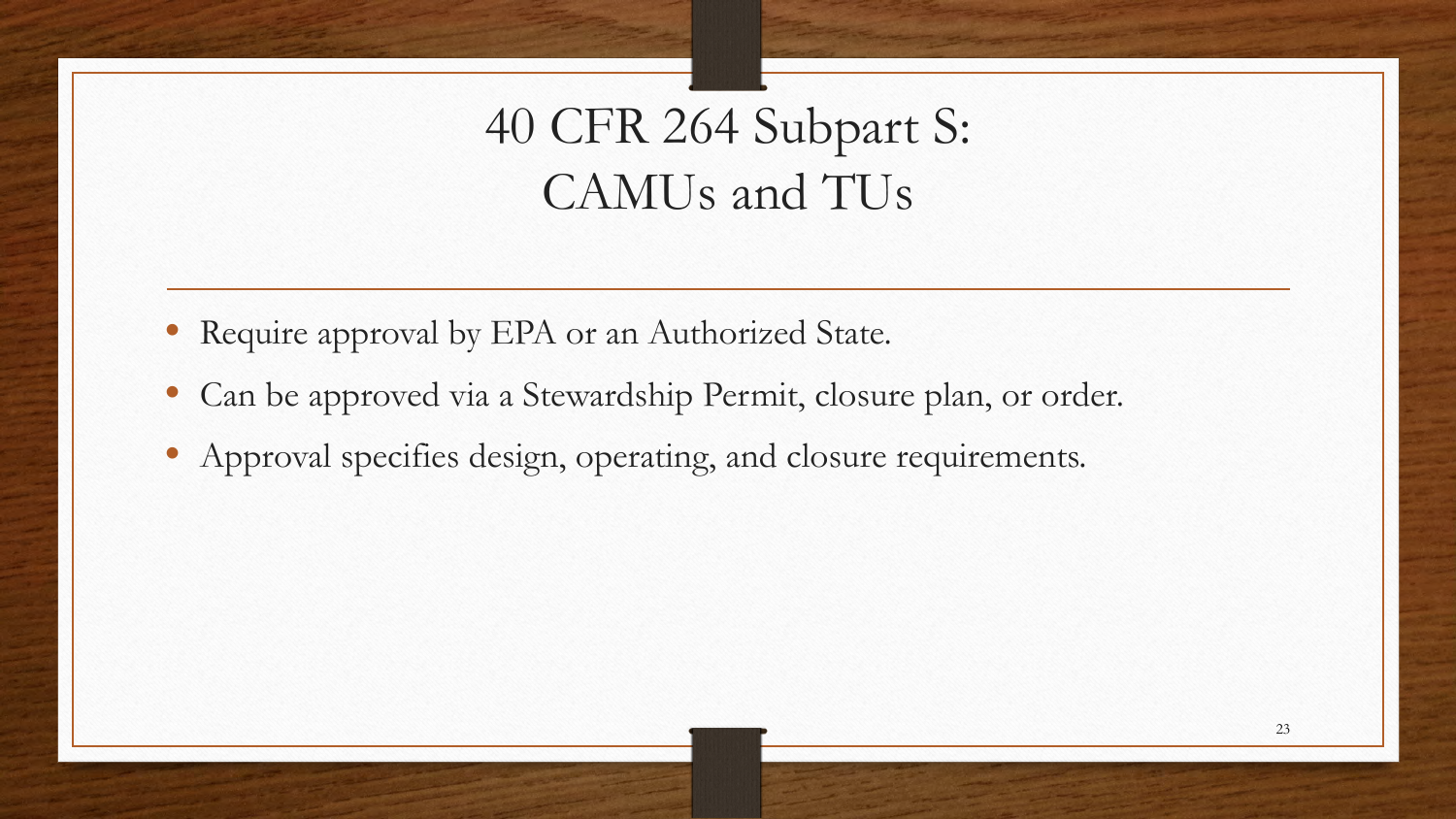### 40 CFR 264/265 Subpart F: Groundwater Monitoring

- CT has its own groundwater monitoring requirements under RCSA Section 22a-449(c)-105(c) and the RSRs, integrated in a GWM Plan.
- [40 CFR 264 Appendix IX:](https://www.ecfr.gov/cgi-bin/text-idx?SID=1986a990f9c57fb9ac8542f456e0865d&mc=true&node=pt40.28.264&rgn=div5#ap40.28.264_11316.ix) RCRA Groundwater monitoring list.
- Easy to confuse with [40 CFR 261 Appendix VIII](https://www.ecfr.gov/cgi-bin/text-idx?SID=1986a990f9c57fb9ac8542f456e0865d&mc=true&node=pt40.28.261&rgn=div5#ap40.28.261_11090.viii).
	- Lists are slightly different.
	- Appendix VIII used for determining COCs at RCRA sites.
		- "Appendix VIII analysis" a total analysis of the HW in, or on the surface of, a HW unit.
	- Appendix IX includes constituents for which there are approved GW test methods.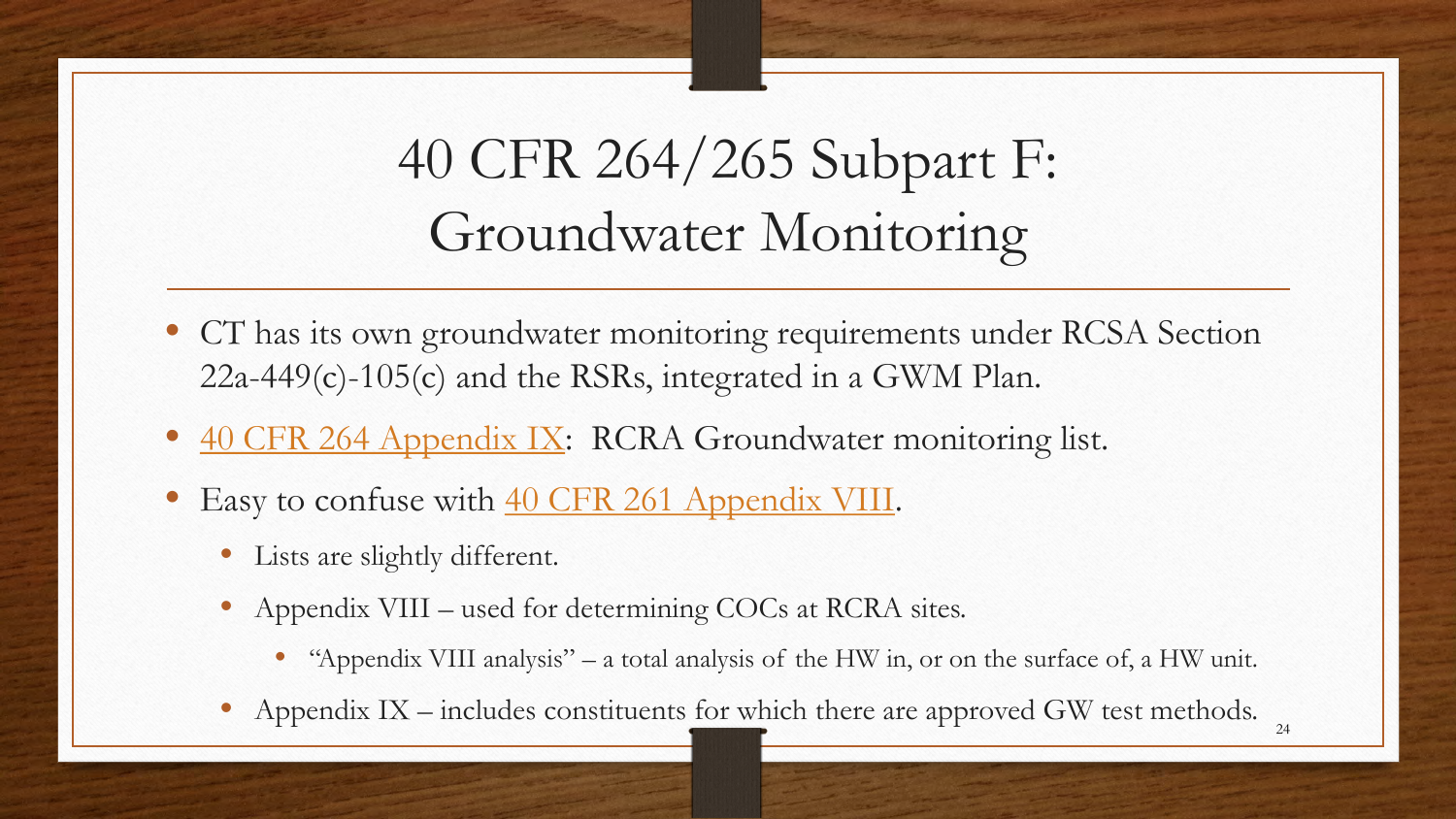- Contains RCRA permitting procedures and requirements.
- §270.1-requirement to obtain a permit for all TSDFs, including requirement for post-closure permit if long-term stewardship obligations needed for post-closure care of LDF units and for corrective action remedies to remain effective.
- $\S270.2$  additional definitions specific to Part 270.
- [§270.13:](https://www.govinfo.gov/content/pkg/CFR-2000-title40-vol19/pdf/CFR-2000-title40-vol19-sec270-13.pdf) Contents of <u>[Part A](https://www.epa.gov/hwpermitting/resource-conservation-and-recovery-act-hazardous-waste-part-permit-application-form)</u> of the RCRA Permit Application.
	- Identifies the HW units subject to permitting, closure, and post-closure.
	- Sometimes need to be revised e.g., during review of a closure plan.
	- Part A info available through [RCRAInfo](https://rcrainfo.epa.gov/rcrainfoprod/action/secured/login):
		- Access requires UN and PW from EPA.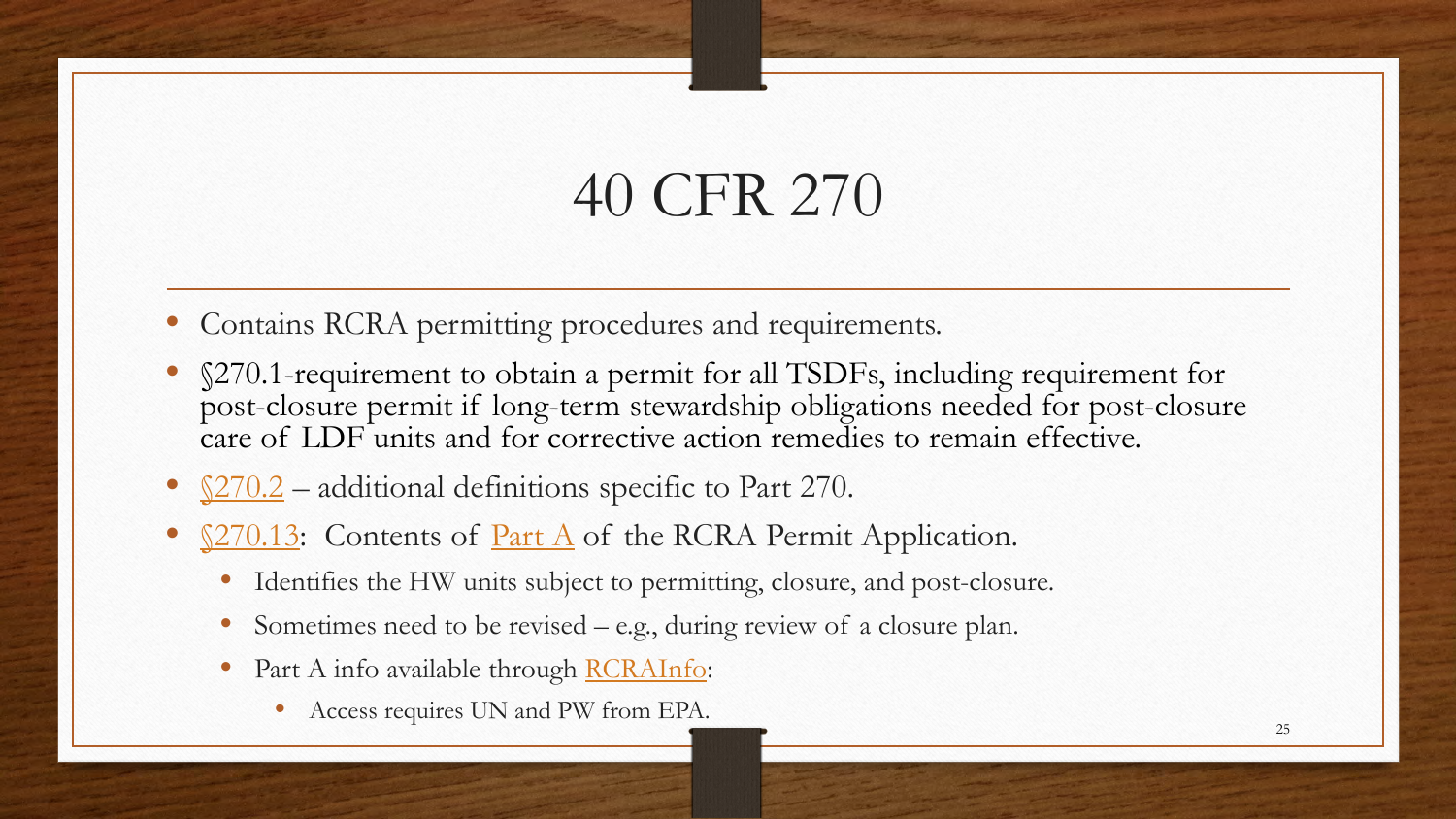## 40 CFR 270 (Cont.)

- 40 CFR 270 Subpart G: Interim Status.
	- <u>§270.72</u>: Changes During Interim Status.
		- Defines what kinds of changes a TSDF can make during interim status.
		- A TSDF can't just cut HW units out of its Part A without going through closure.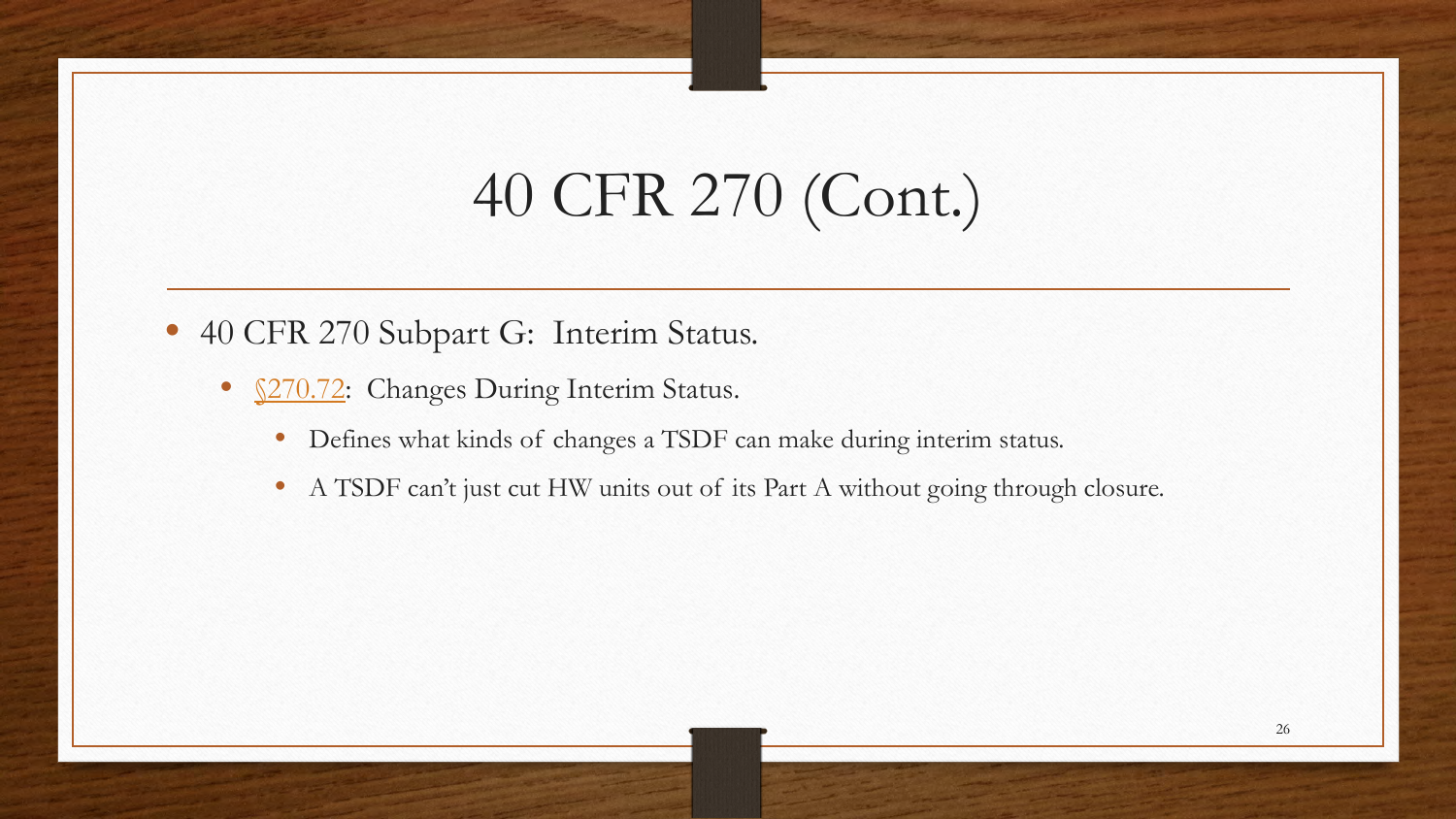## 40 CFR 270 (Cont.)

#### 270.73: Termination of Interim Status.

- The <u>very last</u> step in the closure/post-closure/corrective action process if all obligations have been completed.
- If all releases have been cleaned up to default numeric criteria in Remediation Standard Regulations and there are no active remediation systems, engineered controls, institutional controls (except the simplest institutional control) the Remediation is Complete without Controls.
- This means no further remediation is needed, no long-term stewardship obligations are required to ensure the effectiveness of the remedy into the future, and therefore no permit is needed.
- The facility is released from designation as a TSDF. "Done done done." [RCRIS CA 999]
- If obligations continue, then a **[Stewardship Permit](https://portal.ct.gov/DEEP/Waste-Management-and-Disposal/Stewardship-Permits/Stewardship-Permit-Info)** is issued.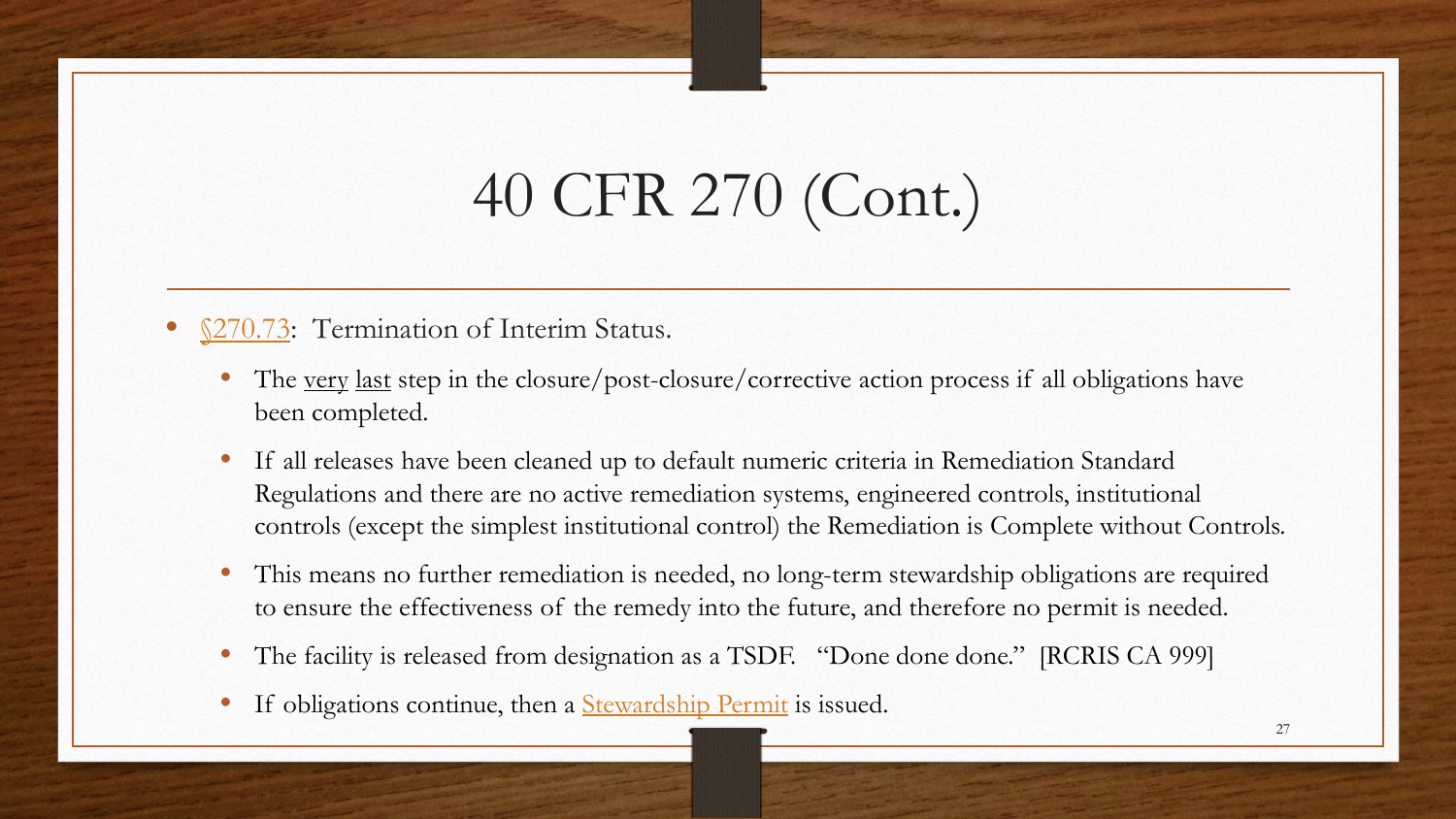#### CT Requirements for Corrective Action at Interim Status Disposal Facilities

- CT HW Regs do not incorporate:
	- Remedial Action Plan ("RAP") provisions of  $\S270.68$  and 40 CFR 270 Subpart H.
		- Used under the federal regs as a vehicle for Corrective Action cleanups.
	- 1998 "Post-Closure Rule" (various sections of 40 CFR 264, 265, and 270)
		- Added by EPA to allow options other than Post-Closure Part B permits for CA sites.
		- DEEP plans to adopt this rule in its current regulation update.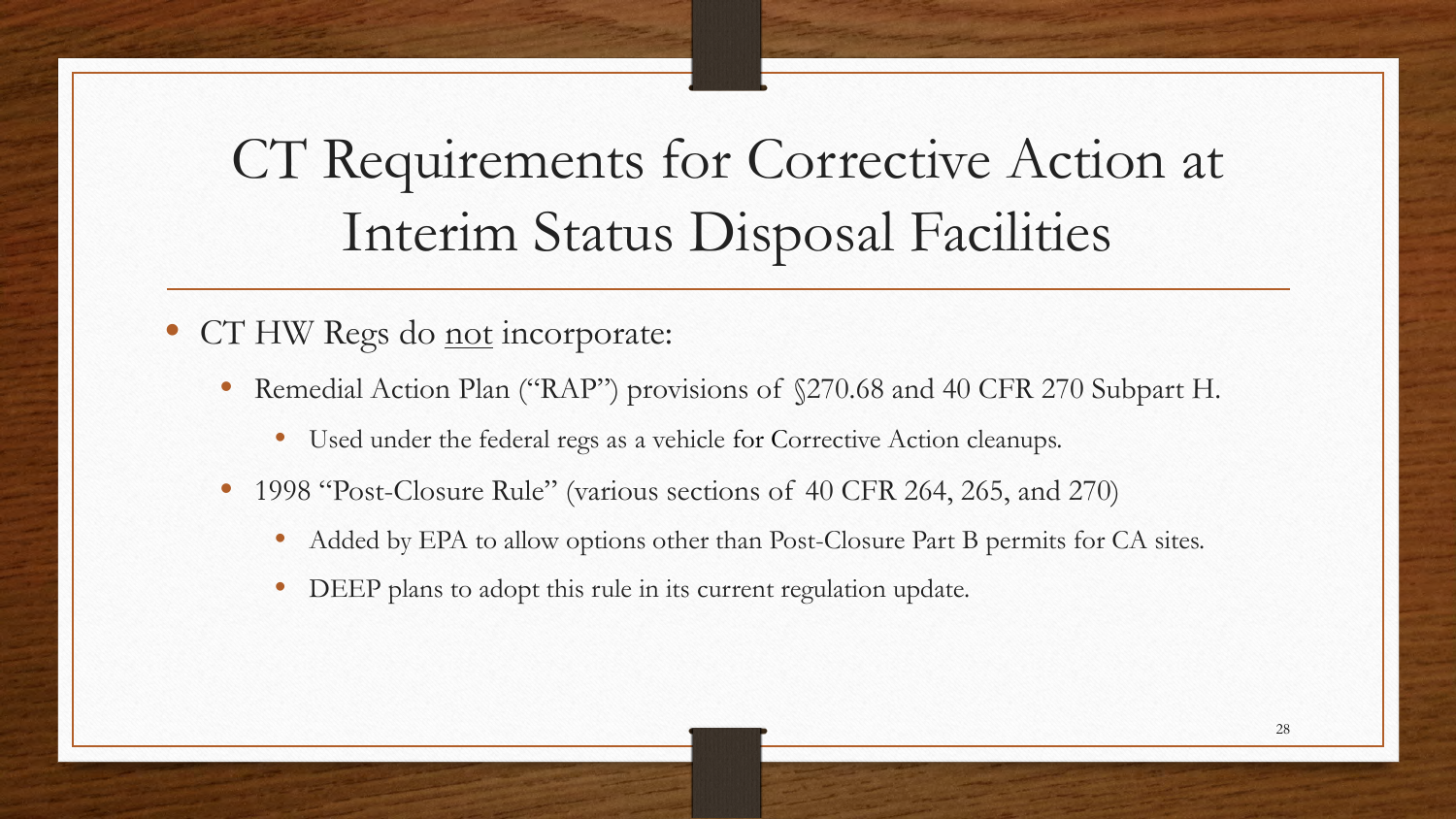#### CT Requirements for Corrective Action (Cont.)

- CT issues Stewardship Permits under RCSA 22a-110, incorporating 40 CFR 270, and has RCSA Section 22a-449(c)-105(h) to compel cleanup **during** interim status, **prior** to post-closure permit (Stewardship Permit) issuance.
	- Allows us to integrate corrective action with cleanup requirements under the RSRs.
	- The "105(h)" regulation is intended to catalyze action at interim status Land Disposal Facilities that have not pursued their Post-Closure Part B Permit yet—Submit an ECAF & remediation schedule.
	- If all site-wide cleanup is complete, meeting the default numeric criteria of the Remediation Standard Regulations, without the need for engineered or most institutional controls, then a Post-Closure Part B Permit ("Stewardship Permit") is not needed, and interim status will be terminated without permit issuance.
	- "One cleanup program" in CT. RSRs are endpoints for all cleanups.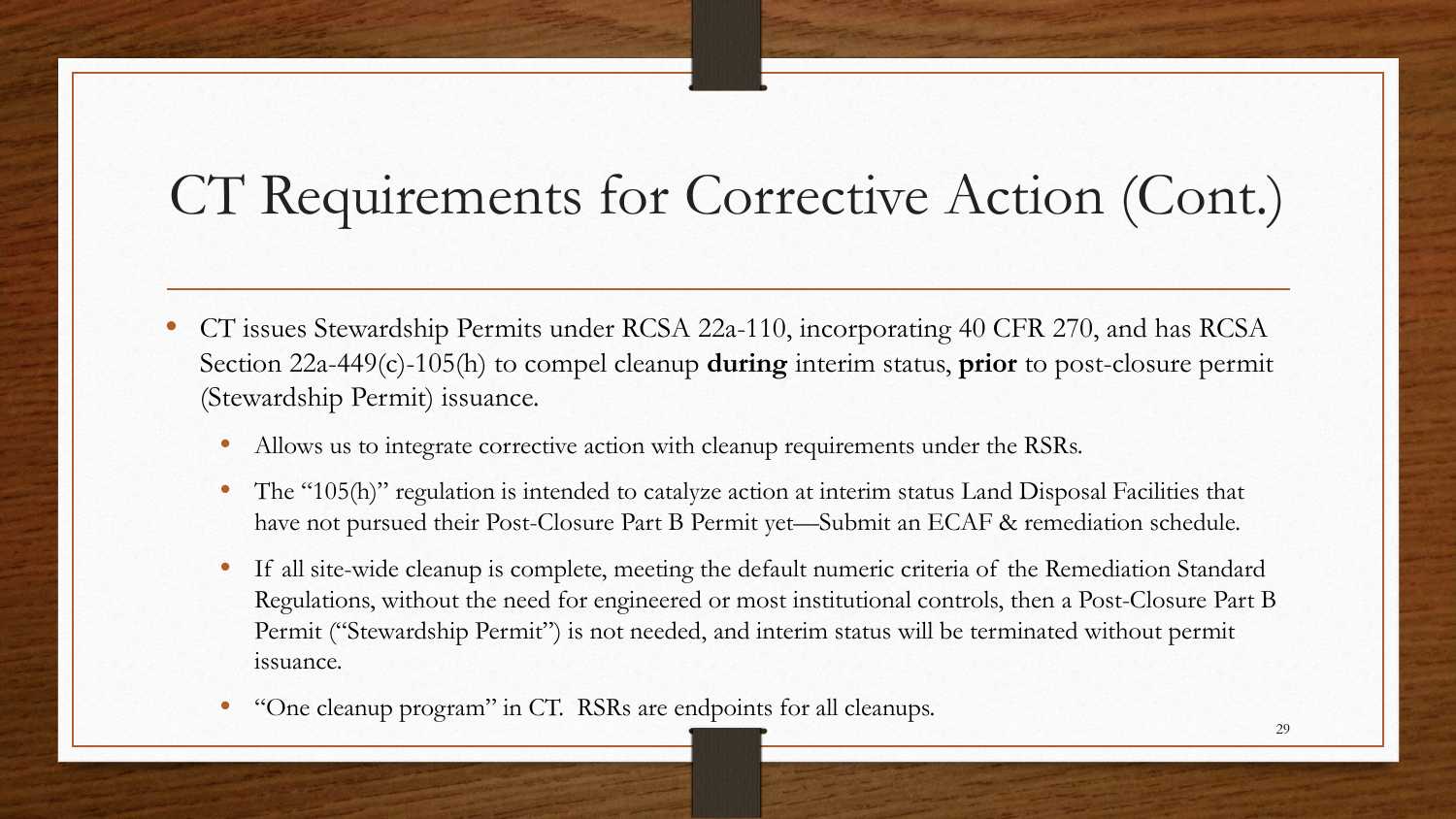## Part IV RCRA Authorization and the Relationship between EPA and DEEP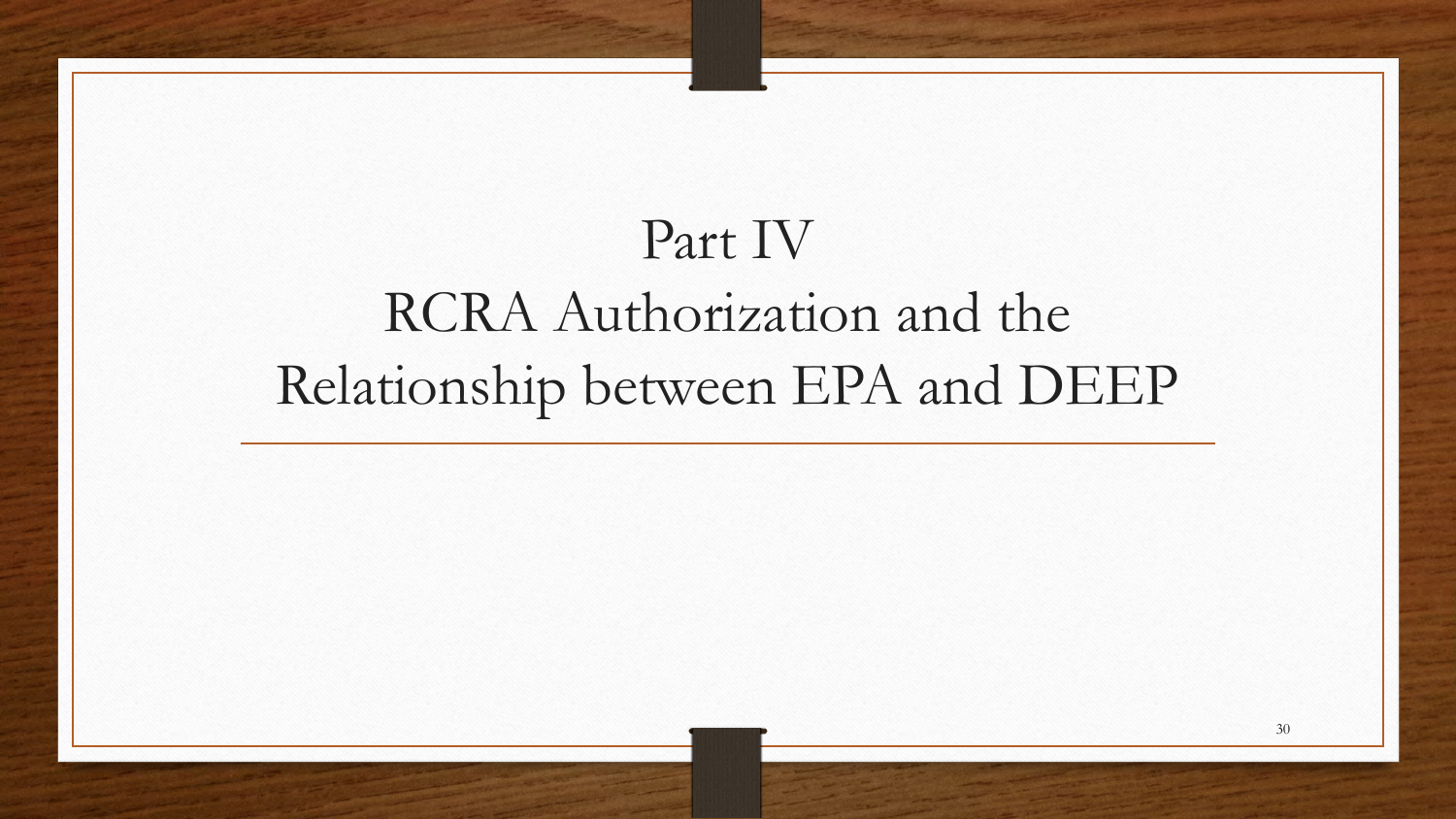#### RCRA Authorization

- DEEP sought and obtained "authorization" from EPA for the RCRA program. This means:
	- DEEP operates the federal RCRA program (including closure, post-closure, and corrective action) in lieu of EPA.
	- DEEP's HW regulations supersede EPA regulations.
- DEEP must update its authorization from EPA when it adopts new rules.
- Key documents include a "Program Description," a Memorandum of Agreement between CT DEEP and US EPA, and EPA publishing the authorization in the Federal Register.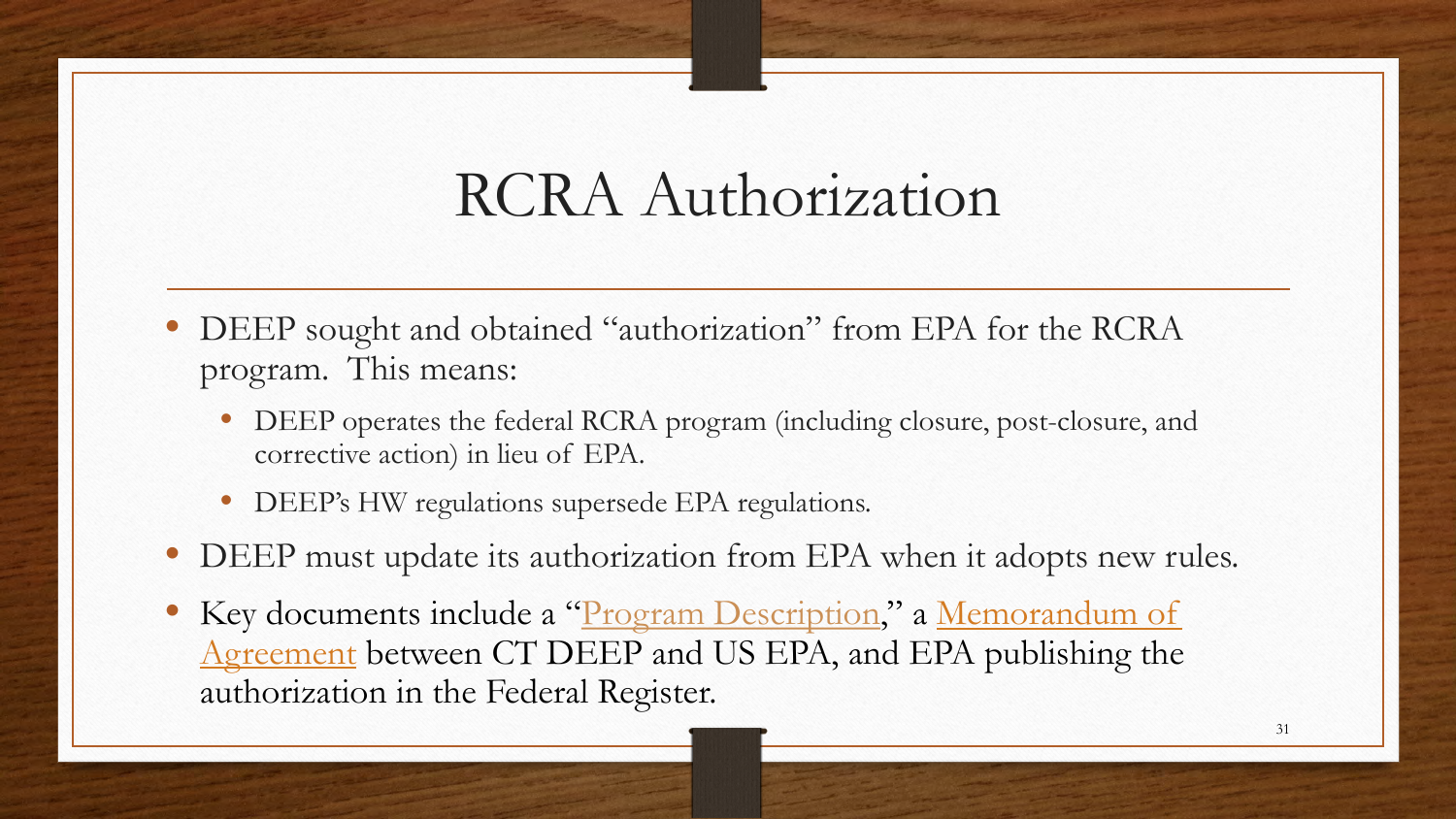## Relationship to EPA

- Despite having primary authority in CT for RCRA, DEEP still closely coordinates with EPA.
	- EPA has an oversight role.
	- Periodic program reviews.
	- DEEP has to meet grant commitment obligations, such as number of corrective action sites that have been addressed.
	- EPA has the power to suspend or revoke DEEP's authorization.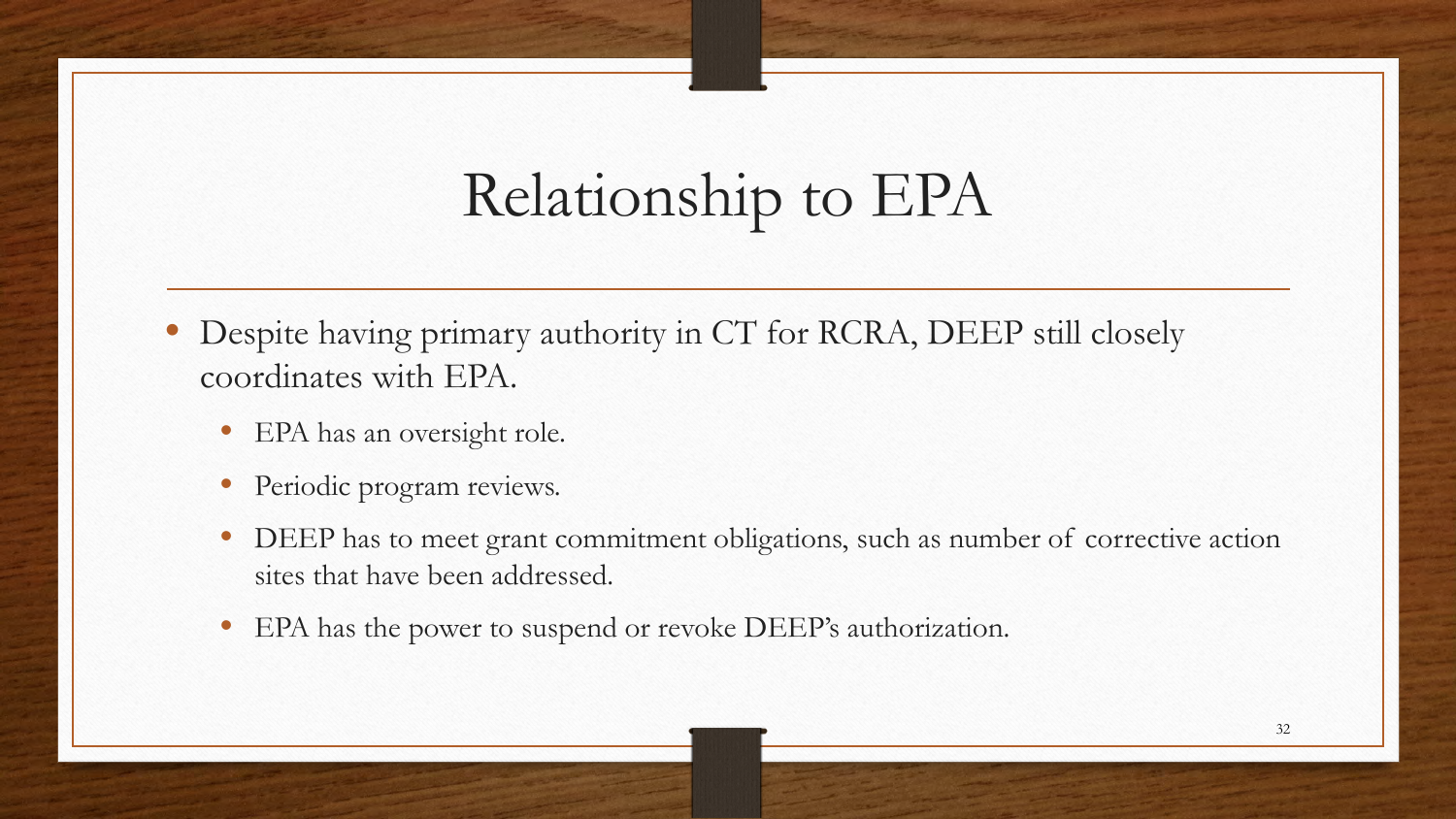## Part V Tools for Understanding and Implementing RCRA Requirements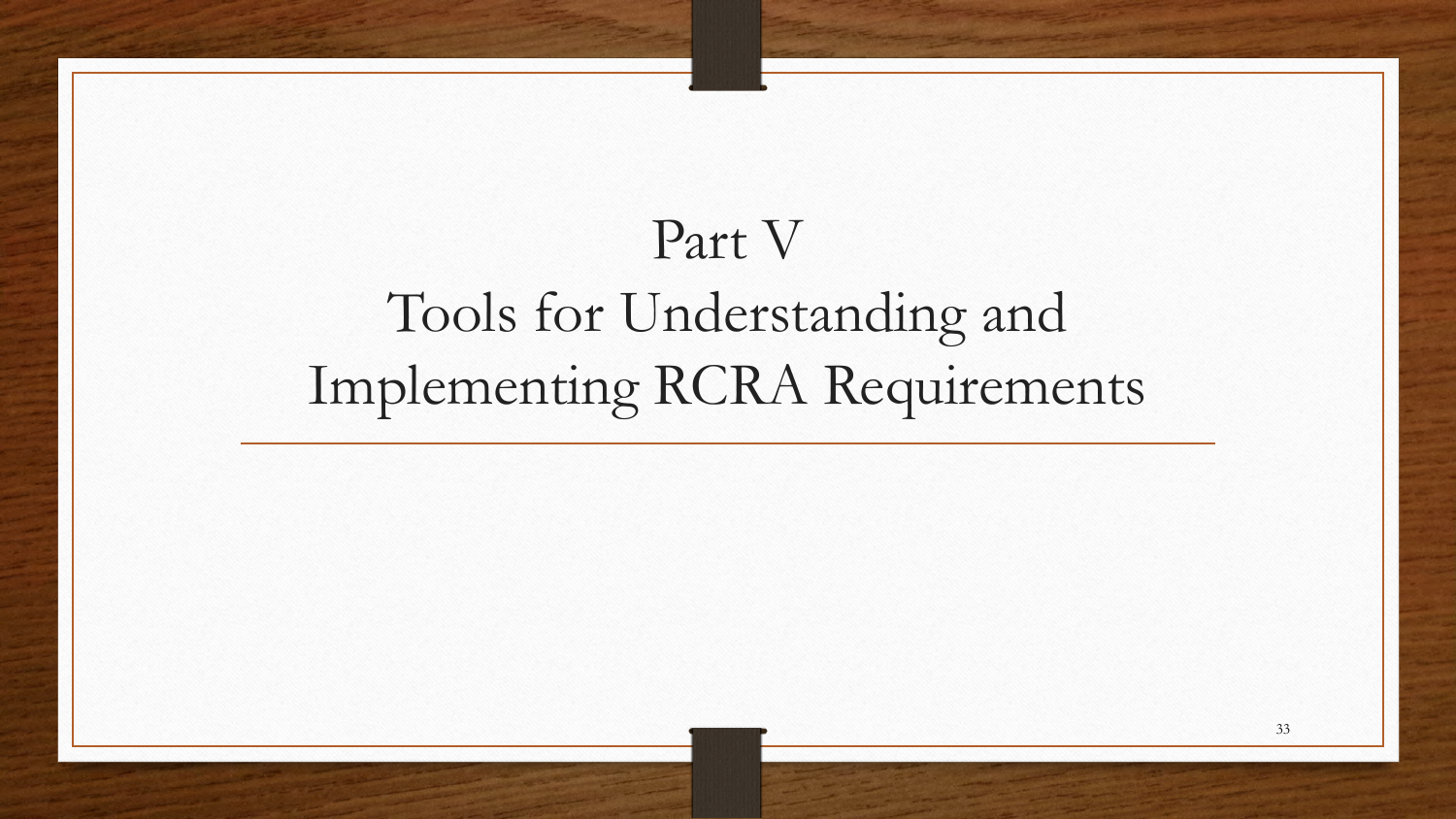#### Guidance & Reference Documents

- [EPA RCRA Orientation Manual](https://www.epa.gov/sites/production/files/2015-07/documents/rom.pdf) see especially pp. III-74 to III-83, and III-119 to III-125.
- [EPA RCRA Training Module Closure and Post-Closure](https://www.epa.gov/sites/production/files/2015-07/documents/close05.pdf)
- [EPA RCRA Training Module –](https://www.epa.gov/sites/production/files/2015-09/documents/cact.pdf) Corrective Action
- [EPA's Guidance on Completion of Corrective Action Activities at RCRA](https://www.govinfo.gov/content/pkg/FR-2003-02-25/pdf/03-4380.pdf)  **Facilities**
- [DEEP RCRA TSDF Closure Guidance](https://portal.ct.gov/-/media/DEEP/waste_management_and_disposal/remediation_waste/RCRAClosurePlanGuidancepdf.pdf)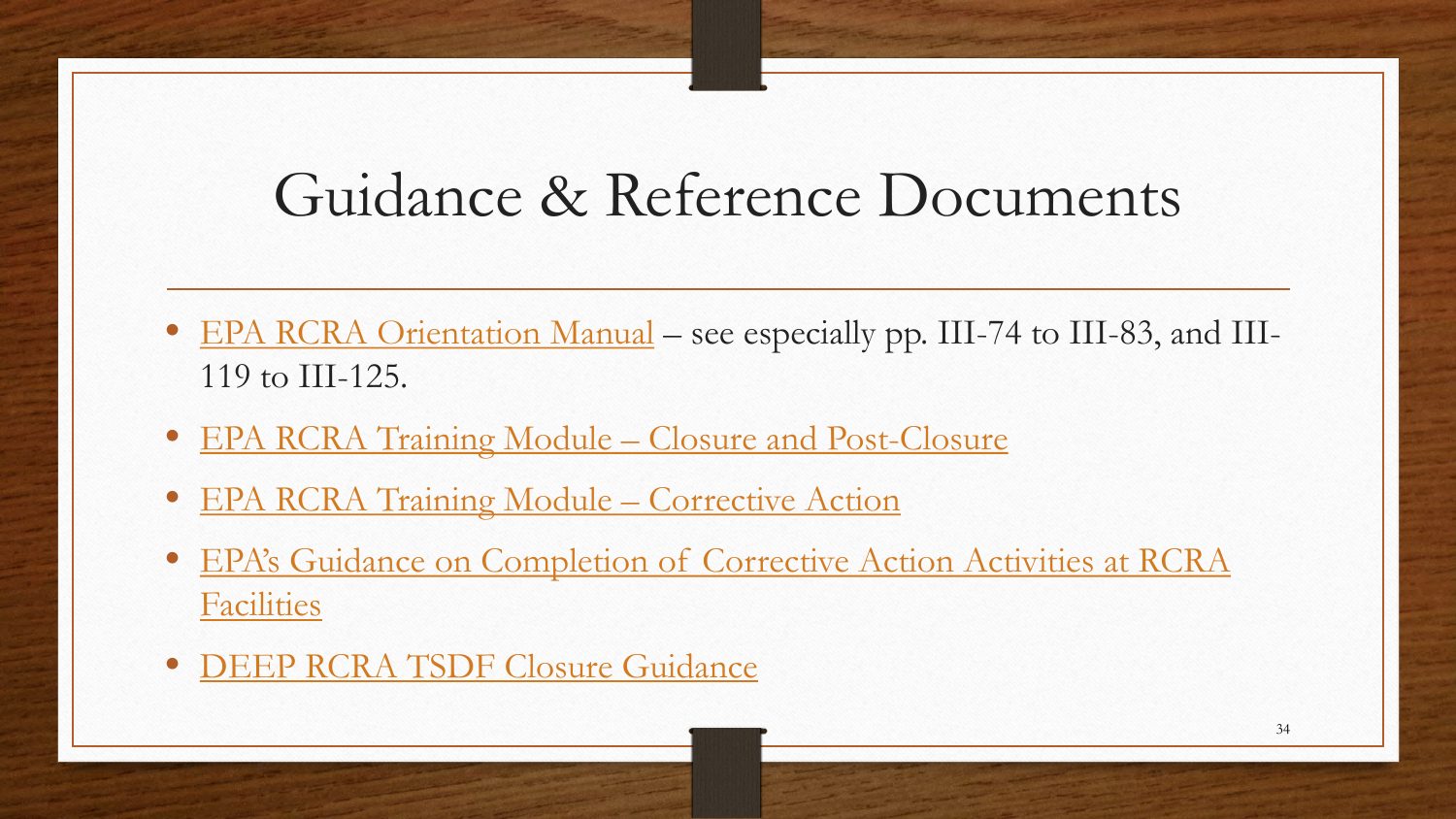#### DEEP and EPA Web Pages

- [DEEP RCRA Closure and Corrective Action web page](https://portal.ct.gov/DEEP/Remediation--Site-Clean-Up/RCRA-Closure-and-Corrective-Action/RCRA-Closure-and-Corrective-Action)
- [DEEP Corrective Action and Financial Assurance Links web page](https://portal.ct.gov/DEEP/Waste-Management-and-Disposal/Remediation-Waste/Corrective-Action-and-Financial-Assurance)
- [DEEP Financial Assurance web page](https://portal.ct.gov/DEEP/Waste-Management-and-Disposal/Hazardous-Waste/Financial-Assurance)
- [EPA Closure and Post-Closure web page](https://www.epa.gov/hwpermitting/closure-and-post-closure-care-requirements-hazardous-waste-treatment-storage-and)
- [EPA Corrective Action web page](https://www.epa.gov/hw/learn-about-corrective-action)
- [EPA Corrective Action Training Presentations](https://www.epa.gov/hw/resource-conservation-and-recovery-act-rcra-corrective-action-training-strategies-meeting-2020)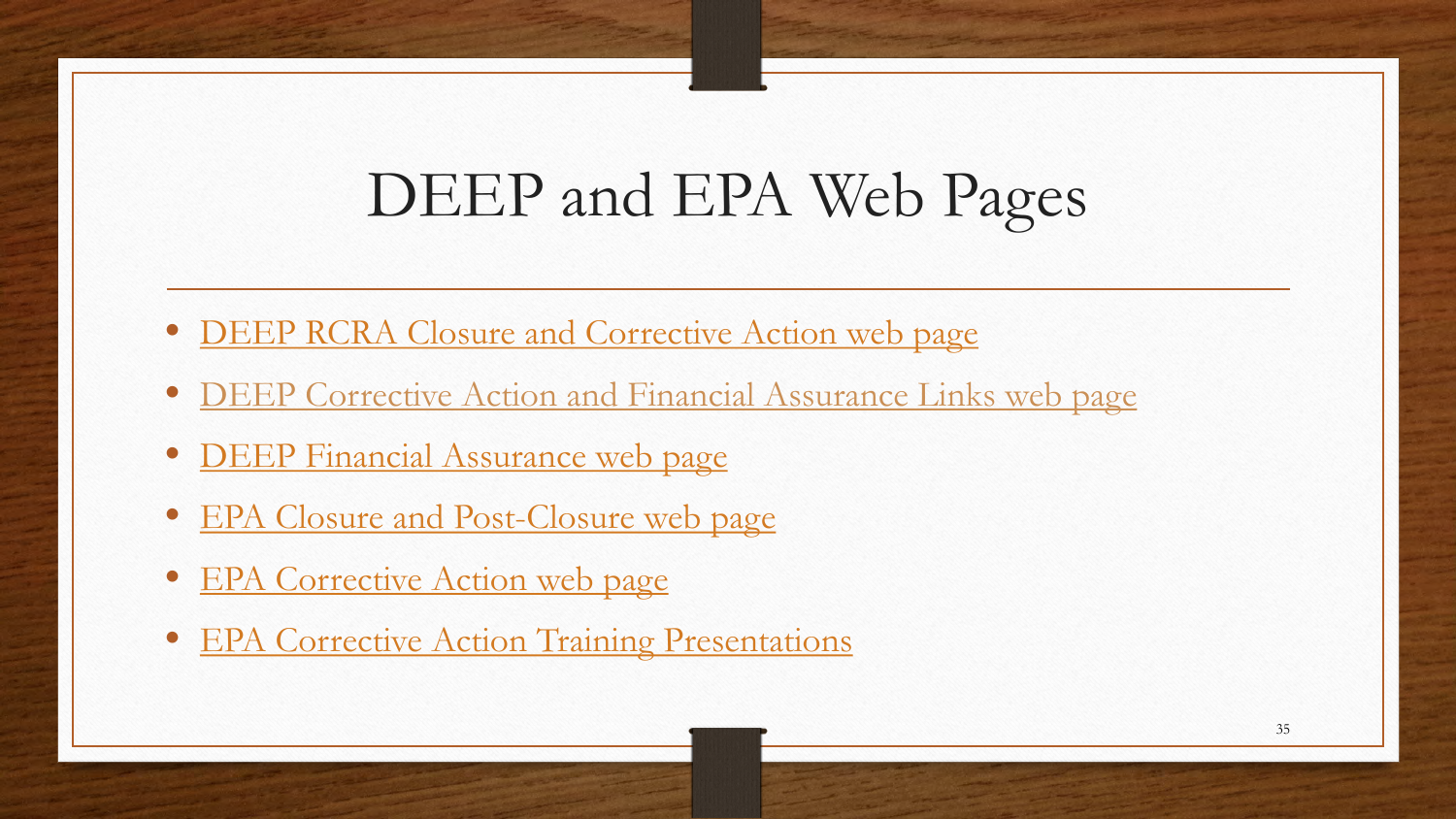#### RCRA Data Resources

- [RCRAInfo:](https://rcrainfo.epa.gov/) Main EPA database on HW generators, transporters, and TSDFs.
	- Requires a user name and password (provided by EPA).
	- Used by EPA and DEEP to log important info about RCRA closure, post-closure, and corrective action.
	- Also allows access to e-manifests (required to be used as of  $6/30/2018$ ).
- Manifest Data (1984-2008): [CT Open Data Portal](https://data.ct.gov/Environment-and-Natural-Resources/Hazardous-Waste-Manifest-Data-CT-1984-2008/h6d8-qiar/data) and "Manifest RCRA."
- Scanned Manifests (1980-2018): <https://filings.deep.ct.gov/DEEPDocumentSearchPortal>.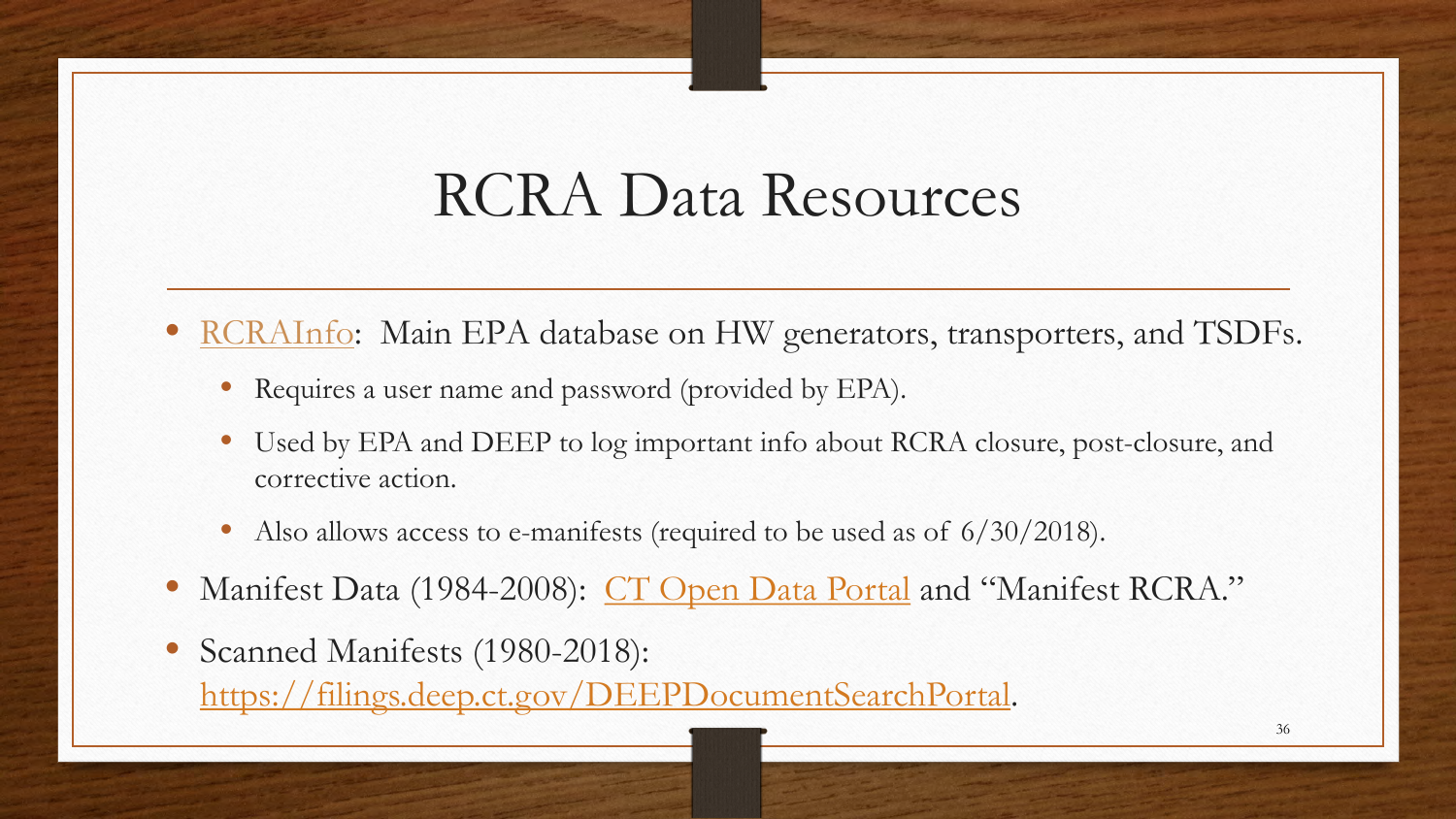#### Information Resources for Remediation Waste Management

- [DEEP Remediation Waste web page](https://portal.ct.gov/DEEP/Waste-Management-and-Disposal/Remediation-Waste/Remediation-Waste) guidance, links, **training slides/videos**.
- [Managing Remediation Waste Under RCRA](https://www.epa.gov/enforcement/guidance-managing-remediation-wastes-under-rcra) EPA Guidance document.
- [EPA Contained-In Policy](https://www.epa.gov/hw/contained-policy-soil-and-debris-contaminated-hazardous-waste) States can develop their own policies ([DEEP has one\)](https://portal.ct.gov/DEEP/Waste-Management-and-Disposal/Remediation-Waste/RCRA-Contained-In-Policy).
- [EPA RCRA Area of Contamination Policy](https://www.epa.gov/hw/resource-conservation-and-recovery-act-rcra-area-contamination-policy) ("AOC Policy").
- [Guidance for Remediation Waste Management at Resource Conservation and](https://www.epa.gov/hw/guidance-remediation-waste-management-resource-conservation-and-recovery-act-rcra-corrective) Recovery Act (RCRA) Corrective Action Sites
- **[EPA Guidance on CAMUs and TUs](https://www.epa.gov/hw/documents-related-corrective-action-management-units-camus-and-corrective-action-temporary-units)**
- [RCRA Online](https://rcrapublic.epa.gov/rcraonline/) EPA Policy letters and memoranda.